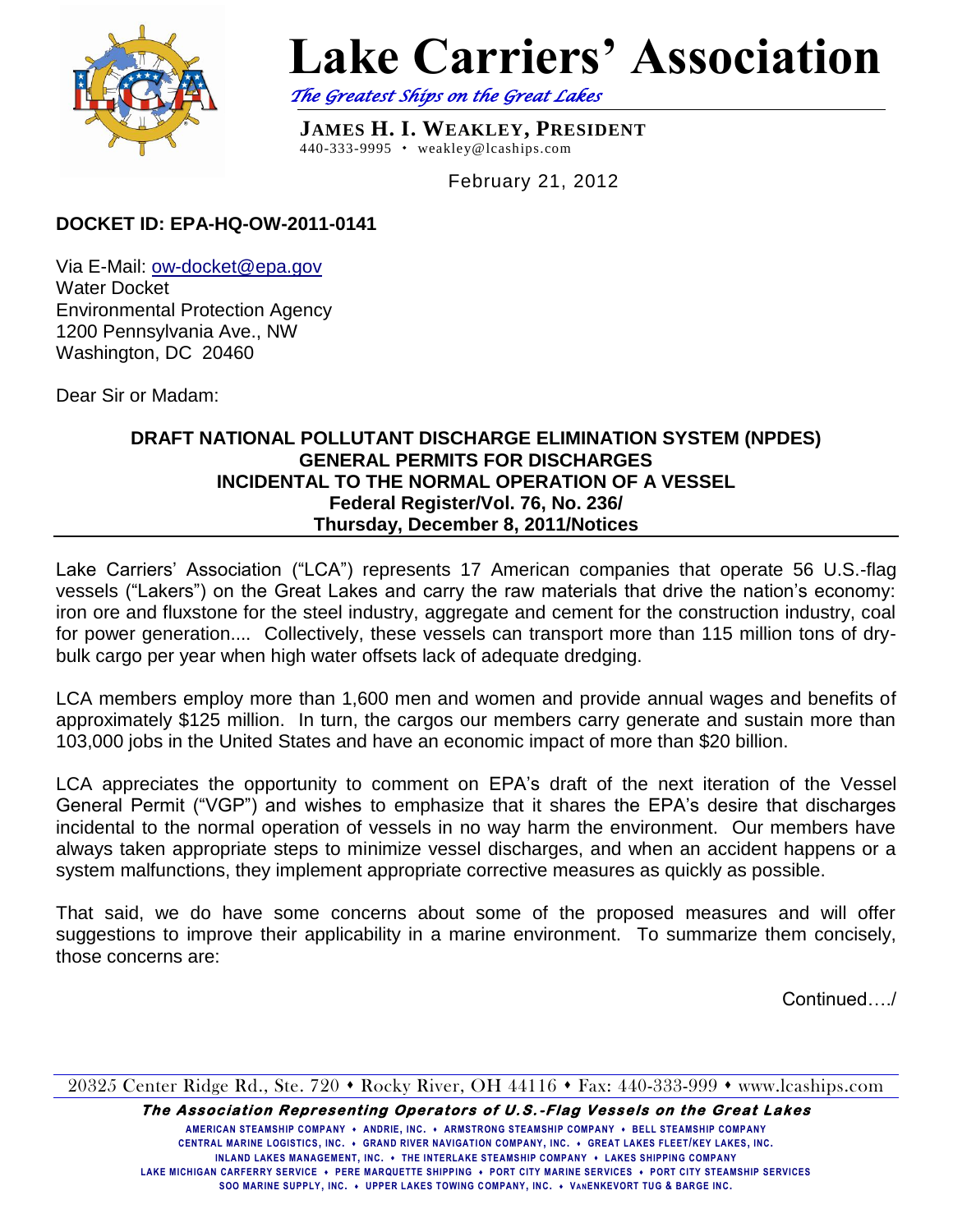- For safety reasons, the VGP must allow for washdown of snow and ice from decks.
- While EPA correctly concludes that there are no ballast water treatment systems that can accommodate the operational requirements of Lakers and so imposes different requirements on Lakers that confine their operations to upstream of the Welland Canal, the date of construction for vessels so designated should be advanced to January 1, 2012, and upstream of the Welland Canal should be defined as beginning at its eastern end.
- Given that nothing in the record supports the conclusion that the sediment in Lakers' ballast tanks is potentially harmful to the environment, flushing of tanks should again be permitted in waters covered by this permit.
- The Extended Unmanned Period (which allows for reduced inspections) should commence when a vessel is incapable of navigation or propulsion and end when the vessel is again capable of both.
- Use of "Environmentally Acceptable Lubricants" must be conditioned upon approval by the equipment manufacturer, as not all lubricants are compatible.
- The proposed "reopener" criteria for potentially modifying the ballast water provisions need to recognize that any physical modifications to commercial vessels require lengthy advanced review, approval, and certification by the U.S. Coast Guard, American Bureau of Shipping, and other classification societies. As a result, any proposed changes to the VGP based on potentially new technology must provide for extensive lead time. As a practical matter this means that any changes from currently proposed requirements can only be addressed when the EPA begins to draft the third iteration of the VGP.
- Should systems that can accommodate Lakers' flowrates for volumes of ballast water become available at some point in the future, any requirement to install such systems must be preceded by a careful and thorough analysis of the benefits and costs. Our members' vessels never leave the Great Lakes so have never introduced a non-indigenous invasive species ("NIS"). Their ballast is but one of (at least) 64 vectors for spread. The Great Lakes are interconnected, so invasives migrate independent of any of these vectors. Theoretical models suggest it would cost \$485 million to retrofit the U.S.-flag Great Lakes fleet with ballast water treatment systems. Given the lack of causation between the introduction and spread of invasives and Laker activity, there is no basis for imposing these costs on our industry.
- EPA should make the Section 401 certificate of the VGP itself, as it is required to do under the Clean Water Act, and in doing so eliminate the differing and unachievable requirements required by some Great Lakes states.

Before addressing those concerns in detail, as well as the specific questions the EPA has posed, we believe it is important that the role of Great Lakes shipping be reviewed, for it would be a blow to our economy and national defense capabilities if the next iteration of the VGP were to negatively affect our members' ability to move cargo and shift this commerce to other more costly and environmentally harmful modes of transportation.

As previously noted, LCA's 17 member companies collectively operate 56 U.S.-flag vessels on the Great Lakes. For the year just concluded, those companies moved 93.8 million tons of dry-bulk cargo, an increase of 5.75 percent over 2010. The table on pg. 3 records cargo movement for the past six years: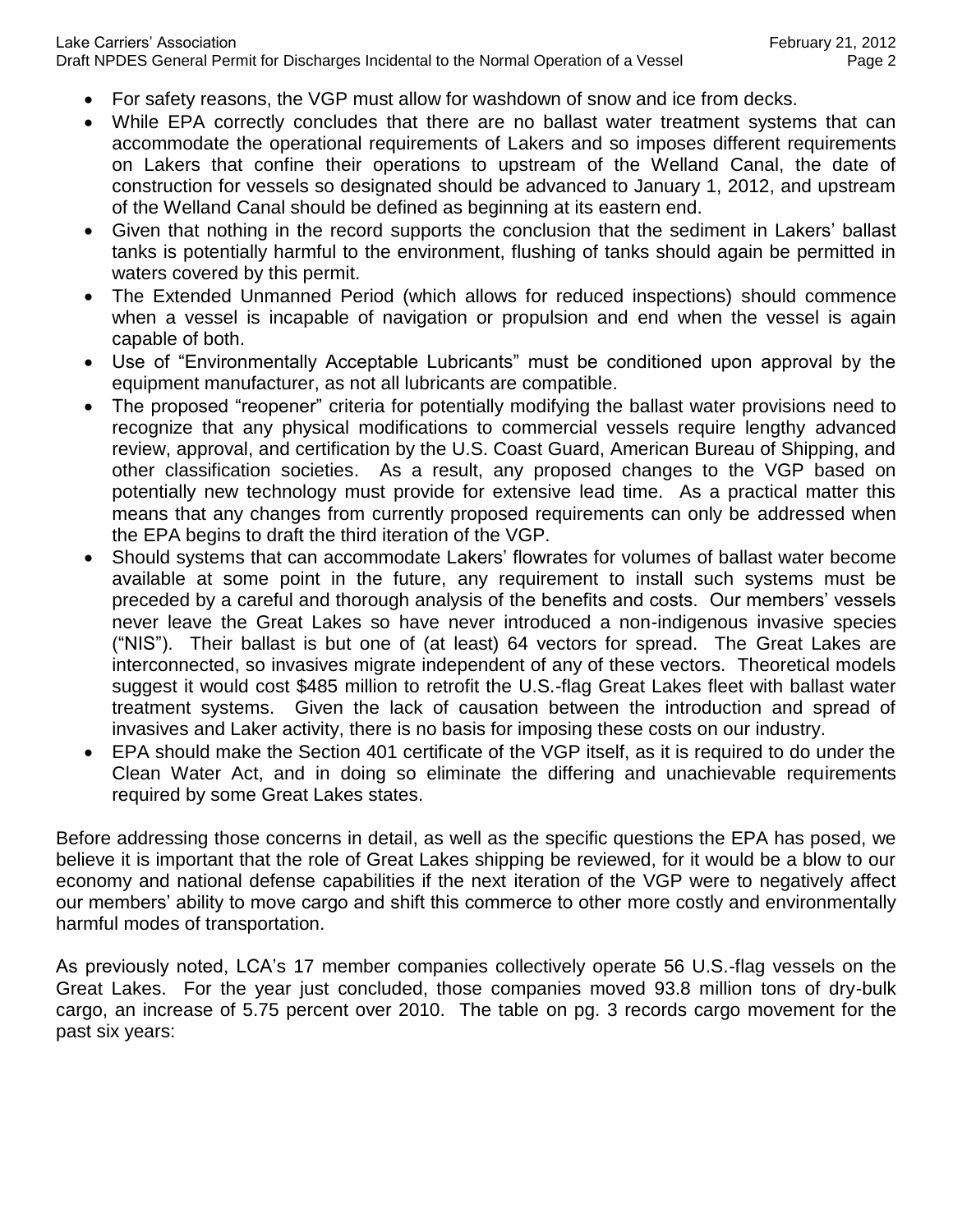#### **U.S.-FLAG DRY-BULK CARGO CARRIAGE CALENDAR YEARS 2006-2011 AND 5-YEAR AVERAGE (net tons)**

|                                  |             |             | $\cdots$    |            |            |            |                             |
|----------------------------------|-------------|-------------|-------------|------------|------------|------------|-----------------------------|
| <b>COMMODITY</b>                 | 2006        | 2007        | 2008        | 2009       | 2010       | 2011       | <b>AVERAGE</b><br>2006-2010 |
| <b>IRON ORE</b>                  |             |             |             |            |            |            |                             |
|                                  | 45,850,298  | 45,049,721  | 45,329,607  | 23,271,702 | 39,663,547 | 44,443,975 | 39,832,975                  |
|                                  | 3,121,814   | 2,156,662   | 1,893,887   | 759,385    | 2,364,871  | 2,780,768  | 2,059,324                   |
|                                  | 48,972,112  | 47,206,383  | 47,223,494  | 24,031,087 | 42,028,418 | 47,224,743 | 41,892,299                  |
| <b>COAL (By Lake of Loading)</b> |             |             |             |            |            |            |                             |
|                                  | 17,180,114  | 16,692,347  | 17.962.580  | 15,427,708 | 15,847,574 | 12,954,188 | 16,622,065                  |
|                                  | 3,161,804   | 2,718,874   | 3,253,001   | 1,996,793  | 2,017,395  | 3,166,372  | 2,624,173                   |
|                                  | 5,018,195   | 5,759,408   | 3,756,042   | 3,250,387  | 3,674,897  | 4,118,767  | 4,291,786                   |
|                                  | 25,360,113  | 25,170,629  | 24,971,623  | 20,674,888 | 21,539,886 | 20,239,327 | 23,538,024                  |
| LIMESTONE                        | 29,489,410  | 25,966,057  | 23,632,070  | 17,067,232 | 20,410,266 | 21,434,839 | 23,313,007                  |
|                                  | 3,997,703   | 3,602,488   | 3,294,071   | 2,865,323  | 2,782,259  | 2,817,846  | 3,313,769                   |
|                                  | 1,126,862   | 1,241,297   | 1,224,769   | 1,260,901  | 1,391,239  | 1,452,134  | 1,249,014                   |
|                                  | 429,411     | 449,474     | 359,191     | 262,805    | 225,593    | 332,172    | 345,295                     |
|                                  | 356,143     | 404,923     | 247,597     | 304,507    | 306,872    | 283,200    | 324,198                     |
|                                  | 109,731,754 | 104,041,251 | 100,952,815 | 66,466,743 | 88,684,513 | 93,784,261 | 93,975,605                  |

Iron ore for the steel industry dominates Great Lakes shipping. Most U.S. iron ore is mined in Minnesota and Michigan and shipped from ports on Lake Superior or Lake Michigan to steel centers in Indiana, Michigan, Ohio, Pennsylvania and other states. It takes 1.5 tons of iron ore (plus 400 pounds of fluxstone and a quantity of other raw materials) to make a ton of steel. The American Iron and Steel Institute estimates the steel industry generates 135,000 direct jobs and another 865,000 in related industries and activities.

Steel is perhaps the most global of industries and being so raw-materials dependent, cost-effective transportation is key to a competitive posture. The anti-trust laws preclude a trade association from having knowledge of freight rates, but we can make a generalization that a vessel can move a ton of iron ore the 800-plus miles from Minnesota to Ohio for about what it costs to have lunch at a restaurant. Little wonder then that half of all American steelmaking capacity is located in the Great Lakes basin.<sup>1</sup>

The other cargos are no less dependent on efficient transportation and just as fundamental to our standard of living. The coal powers the region's utilities. The aggregate and cement are the foundation of the construction industry. The salt de-ices wintry roads and so keeps society and the land-based modes of transportation mobile from December to April.

The totals above also generally represent the majority of these commodities moved on the Great Lakes. In 2011, U.S.-flag Lakers carried 77 percent of the iron ore, 73 percent of the coal, and 76 percent of the limestone. (Year-end totals for the other commodities were unavailable at the time of submission.)

 $\overline{a}$ 

 $1$  In fact, a steel industry executive has explained that, "As you look at the rationalization of the American steel industry, the likelihood of a primary steel mill being shut down is proportional to its distance from the Lakes." (Daniel J. Cornillie, Manager, Marine & Raw Material Logistics, ArcelorMittal USA – Indiana Harbor, on April 2, 2008, in Washington, D.C.).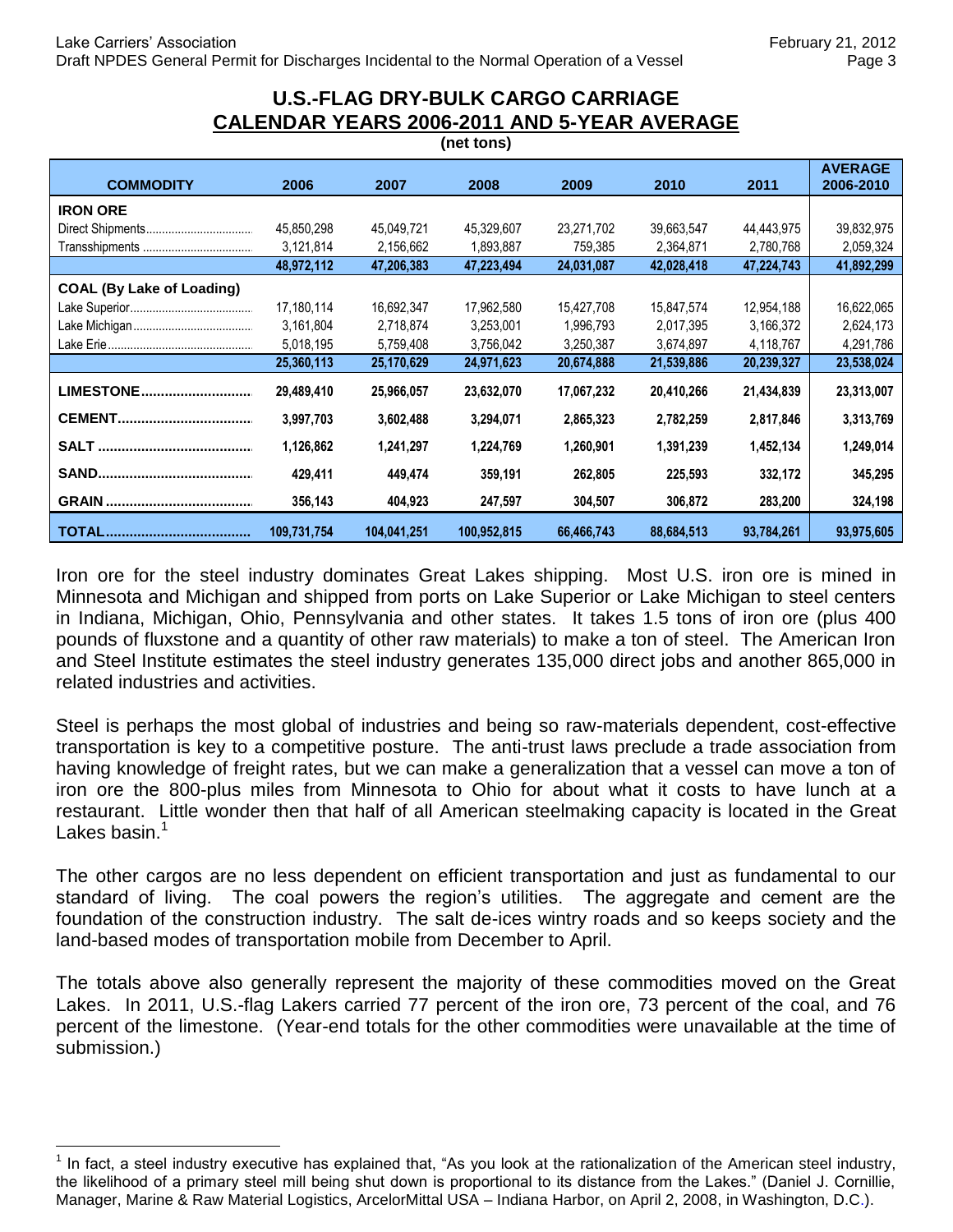The cargos our members carry generate jobs in every Great Lakes state as well as others.<sup>2</sup> More jobs will be created as our economy fully rebounds from the recession.

The table below summarizes jobs tied to U.S.-flag Great Lakes shipping in the eight Great Lakes states. The source for this data is the study "The Economic Impacts of the Great Lakes-St. Lawrence Seaway System" performed by Martin Associates of Lancaster, Pennsylvania and released on October 18, 2011 (attached):

| <b>Illinois</b> | <br>Indiana | Michigan  | Minnesota | $\cdot$<br>York<br>New | Ohio                   | Penn.    | Wisconsin |
|-----------------|-------------|-----------|-----------|------------------------|------------------------|----------|-----------|
| 5,356           | 39,903      | ,485<br>ົ | .309      | 305                    | $\sim$<br>ററ<br>–3،334 | 761<br>v | 5,589     |

Our society derives another great benefit from shipping on the Great Lakes, and that is that waterborne commerce is the greenest form of transportation. A recent report by the U.S. Army Corp of Engineers found that on average a Great Lakes freighter travels 607 miles on one gallon of fuel per ton of cargo. This compares to 202 miles for a train and 59 miles for a truck.<sup>3</sup>

The amount of carbon dioxide emissions is also significantly lower for vessels. Again citing the Corps, a cargo of 1,000 tons transported by a Laker produces 90 percent less carbon dioxide than the same cargo transported by a truck and 70 percent less than a corresponding rail move.

Lakers move cargo using only  $1/3^{rd}$  to  $1/5^{th}$  of a horsepower per ton. If this ratio held true on our highways, a semi could be powered with a lawnmower engine. Even so, our members continually strive to further reduce their vessels' carbon footprint. In the past few years, three vessels have been repowered and a number of auxiliary engines and generators upgraded. During the winter of 2011/2012, our members will spend more than \$75 million maintaining and upgrading their vessels.

The EPA has recognized that moving cargo by vessel is the most energy and environmentally efficient transportation as witnessed by their support for repowering an LCA-registered vessel.

## **COMMENTS SPECIFIC TO VARIOUS DISCHARGES**

### **Introductory Statement**

As EPA is aware, this iteration of the VGP, like its predecessor, is governed by the Clean Water Act, 33 U.S.C. §§ 1251 *et seq*., and the Administrative Procedure Act ("APA"), 5 U.S.C. §§ 551 *et seq*. These laws require that the final permit proposal be supported by the *facts in the record*, and that the final permit proposal not be "arbitrary, capricious, an abuse of discretion, or otherwise not in accordance with law." 5 U.S.C. § 706(2)(A). EPA's decisions must be supported by "substantial evidence" in the record. *Association of Data Processing v. Bd. of Governors*, 745 F.2d 677, 683 (D.C. Cir. 1984). Substantial evidence is such relevant evidence as a reasonable mind might accept as adequate to support a conclusion. *See Richardson v. Perales*, 402 U.S. 389, 401 (1971).

While EPA may be given some deference on its scientific judgments, *New York v. EPA*, 852 F.2d 574, 580 (D.C. Cir. 1988), *cert. denied*, 489 U.S. 1065 (1989), it is nevertheless obligated to ensure that the judgments are well reasoned and based on articulated facts in the record. *See*, *e.g.*, *American Trucking Associations v. EPA*, 175 F.3d 1027, 1054-55 (D.C. Cir. 1999), *reh'g granted in part and denied in part*, 195 F.3d 4 (D.C. Cir. 1999), *aff'd in part and rev'd in part on other grounds*, *Whitman v. Am. Trucking Assn's*, 531 U.S. 457 (2001) (EPA's decision to regulate coarse particulate

 $\overline{a}$  $2$  Iron ore moved on the Lakes supplies a steel mill in West Virginia. Coal shipped on the Lakes is mined in states as far away as Montana and Wyoming.

<sup>3</sup> Great Lakes Navigation System: Economic Strength to the Nation, U.S. Army Corps of Engineers, February 2009, pgs. 2-3 (attached).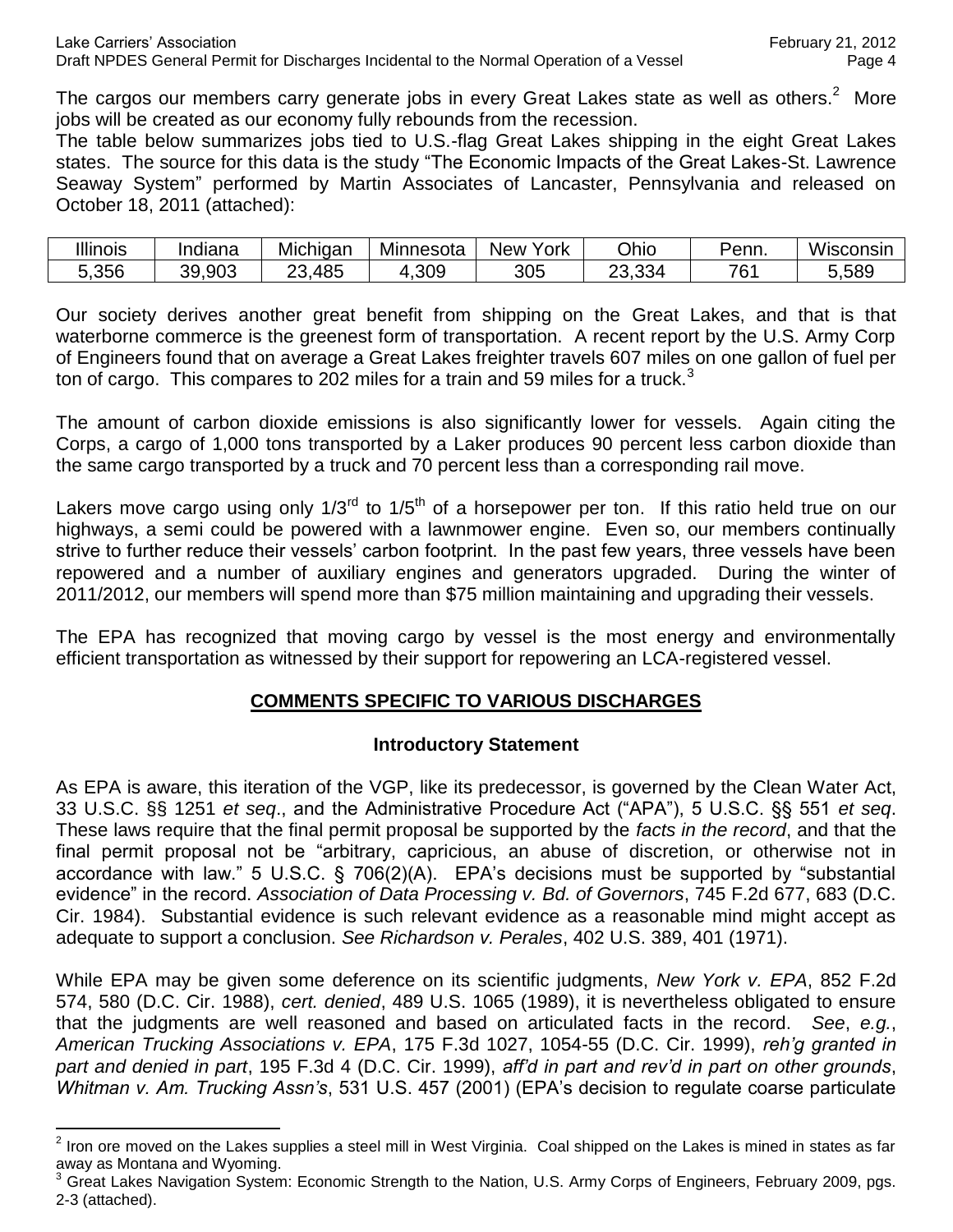matter (PM) indirectly, using indicator of PM10, was arbitrary and capricious; administrative convenience of using PM10 cannot justify using an indicator poorly matched to the relevant pollution agent); *Tex Tin Corp. v. EPA*, 992 F.2d 353, 354-55 (D.C. Cir. 1993) (EPA's reliance upon generic studies in face of conflicting detailed and specific scientific evidence held arbitrary and capricious). A court will carefully "review the record to ascertain that the agency has made a reasoned decision based on 'reasonable extrapolations from some reliable evidence,'" *Natural Resources Defense Council v. EPA*, 902 F.2d 962, 968 (D.C. Cir. 1990), to ensure that the agency has examined "the relevant data and articulate[d] a satisfactory explanation for its action including a 'rational connection between the facts found and the choice made.'" *Motor Vehicle Mfrs. Ass'n v. State Farm Mut. Auto. Ins. Co.*, 463 U.S. 29, 43 (1983) (quoting *Burlington Truck Lines, Inc. v. United States*, 371 U.S. 156, 168 (1962)).

It is also crucially important that the EPA provide reasoned and logical explanations for its choices, and not merely conclusory statements. *See, e.g., Chemical Mfrs. Ass'n v. EPA*, 28 F.3d 1259, 1266 (D.C. Cir. 1994) (unsupported and conclusory statement regarding scientific model "added nothing to the agency's defense of its thesis except perhaps the implication that it was committed to its position regardless of any facts to the contrary"). EPA should, likewise, not infer facts not in the record. *See National Gypsum Co. v. EPA,* 968 F.2d 40, 43-44 (D.C. Cir. 1992) (agency cannot infer "facts" not in the record); *Natural Resources Defense Council v. EPA,* 859 F.2d 156, 210 (D.C. Cir. 1988) (agency actions based upon speculation are arbitrary and capricious).

EPA must also adequately respond to relevant and significant public comments that LCA and others are providing. *See Home Box Office, Inc. v. FCC*, 567 F.2d 9, 35 & n.58 (D.C. Cir.), *cert. denied,* 434 U.S. 829 (1977); *United States Satellite Broad. Co. v. FCC*, 740 F.2d 1177, 1188 (D.C. Cir. 1984) (agency must respond in reasoned manner to significant comments received). "For an agency's decisionmaking to be rational, it must respond to significant points raised during the public comment period." *Allied Local & Regional Mfrs. Caucus v. EPA,* 215 F.3d 61, 80 (D.C. Cir. 2000), *cert. denied,*  532 U.S. 1018 (2001); *accord Louisiana Federal Land Bank Ass'n v. Farm Credit Admin.*, 336 F.3d 1075, 1079 (D.C. Cir. 2003) (remanding rule to agency where agency failed to address substantive comments); *National Lime Ass'n v. EPA*, 627 F.2d 416, 433 (D.C. Cir. 1980) (remanding standards based, in part, on EPA's failure to respond to significant comments). "[T]he opportunity to comment is meaningless unless the agency responds to significant points raised by the public. A response is also mandated by *Overton Park,* which requires a reviewing court to assure itself that *all relevant factors*  have been considered by the agency." *Home Box Office,* 567 F.2d at 35-36 (emphasis added); *see also State Farm*, 463 U.S. at 43 (an agency decision is arbitrary if the agency "failed to consider an important aspect of the problem").

### **2.2.1: Deck Washdown and Runoff and Above Water Line Hull Cleaning**

*Requirements: Vessel owner/operator must minimize the introduction of on-deck debris, garbage, residue, and spill into deck washdown and runoff discharges. Before deck washdowns occur, must broom clean exposed decks or use comparable management measures and remove all existing debris. When required by the class societies (e.g., oil tankers), the flag Administrations, or the U.S. Coast Guard, vessels must be fitted with and use perimeter spill rails and scuppers to collect the runoff for treatment. Where feasible, machinery on deck must have coamings or drip pans where* necessary to collect any oily discharge that may leak from machinery and prevent spills. The drip *pans must be drained to a waste container for proper disposal and/or periodically wiped and cleaned. The presence of floating solids, visible foam, halogenated phenol compounds, and dispersants, or surfactants in deck washdowns must be minimized. Vessel owners/operators must minimize deck washdowns while in port.*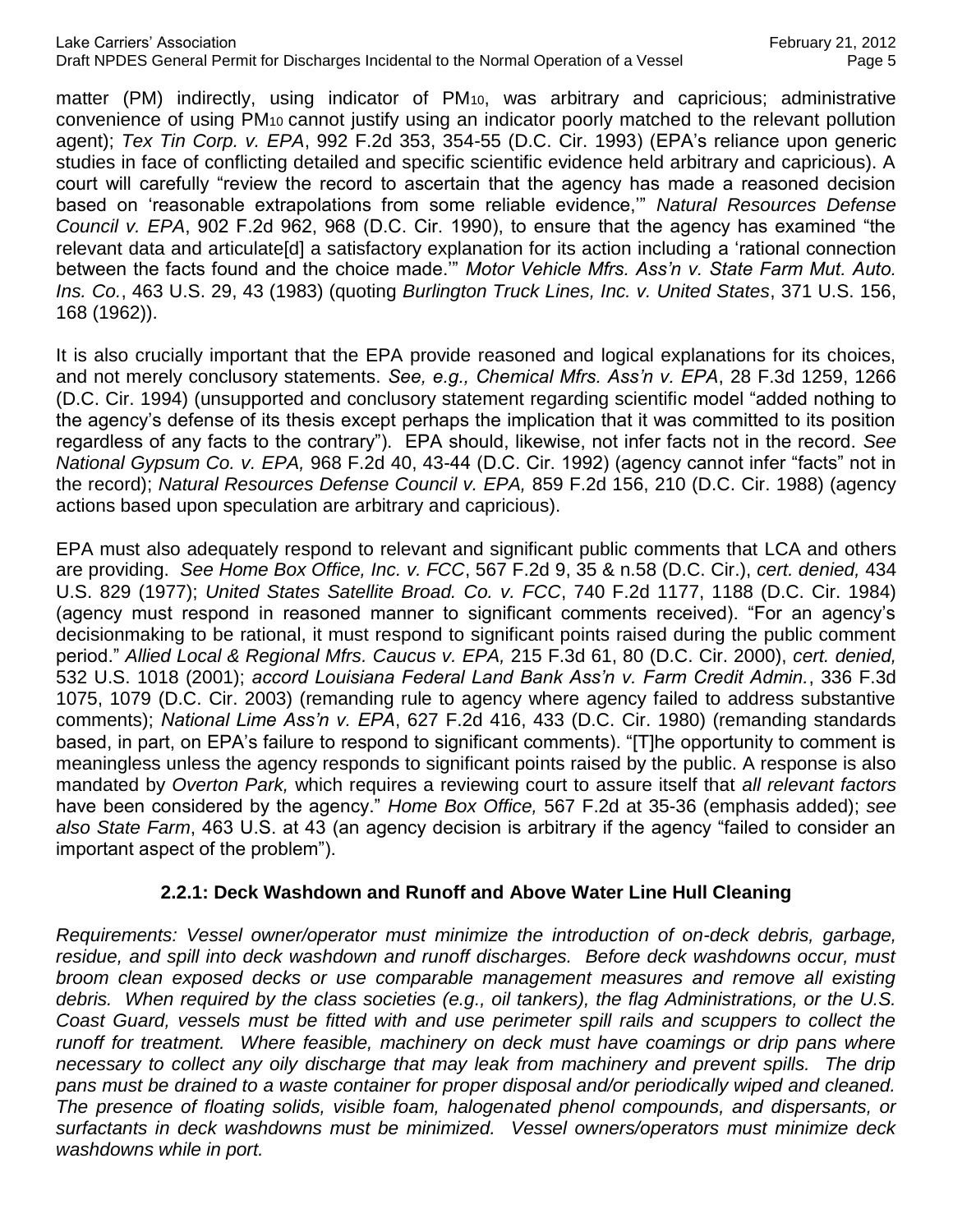*Vessel owners/operators must maintain the topside surface and other above water line portions of the vessel to minimize the discharge of rust (and other corrosion by-products), cleaning compounds, paint chips, non-skid material fragments, and other materials associated with exterior topside surface preservation. Furthermore, vessel owners/operators must minimize residual paint droplets from entering waters subject to this permit whenever they are conducting maintenance painting. Possible minimization techniques include, but are not limited to, avoiding paint spraying in windy conditions or avoiding overapplication of paint. This permit does not authorize the disposal of unused paint into waters subject to this permit.*

*If deck washdowns or above water line hull cleaning will result in a discharge, they must be conducted with "non-toxic" and "phosphate free" cleaners and detergents as defined in Appendix A of this permit. Furthermore, cleaners and detergents should not be caustic and must be biodegradable.*

LCA response: We support the intent of these requirements. A clean, clutter-free ship is a safe ship. However, enforcement of these requirements must recognize the realities of the marine environment and conditions inherent with the dry-bulk trades on the Great Lakes. We refer specifically to the discharge of snow and ice (which may include traces of rock salt and dry cargo residue). This practice must continue to be allowed. Our members begin operations in early to mid-March when temperatures are well below freezing. It is unavoidable that thick ice formations build up on the deck and superstructures. This ice must be periodically washed away with warm water from the firemain to (1) ensure crew safety; (2) maintain stability of the vessel; and (3) allow for cargo operations.

Most vessels sail into January, so they experience the same conditions at the close of navigation.

### **2.2.3.4: Mandatory Ballast Water Management Practices for Existing Bulk Carrier Vessels (commonly known as Lakers) built before January 1, 2009, confined exclusively to the Great Lakes upstream of the Welland Canal**

*Requirements: Existing Bulk Carrier Vessels known as "Lakers" that operate exclusively in the Great Lakes upstream of the Welland Canal (i.e. those vessels confined to the upper Great Lakes because they are too large to exit the Great Lakes via the St. Lawrence Seaway) must meet the following additional ballast water management requirements:*

- *Each owner/operator must perform annual inspections on their vessel to assess sediment accumulations. Removal of sediment, if necessary, must be carried out. Each vessel owner/operator must develop sediment removal policies as part of the Ballast Water Management Plan. Records of sediment removal and disposal (including facility name and location and all invoices) shall be kept onboard the vessel. EPA notes the discharge of sediments from cleaning of ballast tanks is not authorized in waters subject to this permit (see Part 2.2.3.3 of this permit).*
- When practical and safe, vessels must minimize the ballast water taken dockside. This will *typically mean limiting uptake to the amount of ballast water required to safely depart the dock and then complete ballasting in deeper water.*
- *The vessel sea chest is the first line of defense in keeping large living organisms out of the vessel ballast water tanks. Owner/operators of Laker vessels must perform annual inspections of their sea chest screens to assure that they are fully intact. The inspection must assure that there is no deterioration which has resulted in wider openings or holes in the screen. If the screen has deteriorated such that there are wider openings than the screen design, the vessel owner/operator must repair or replace the screen. Any repairs must be of sufficient quality that they are expected to last at least one year.*

LCA response: Detailed comments follow, but summary the following issues must be addressed: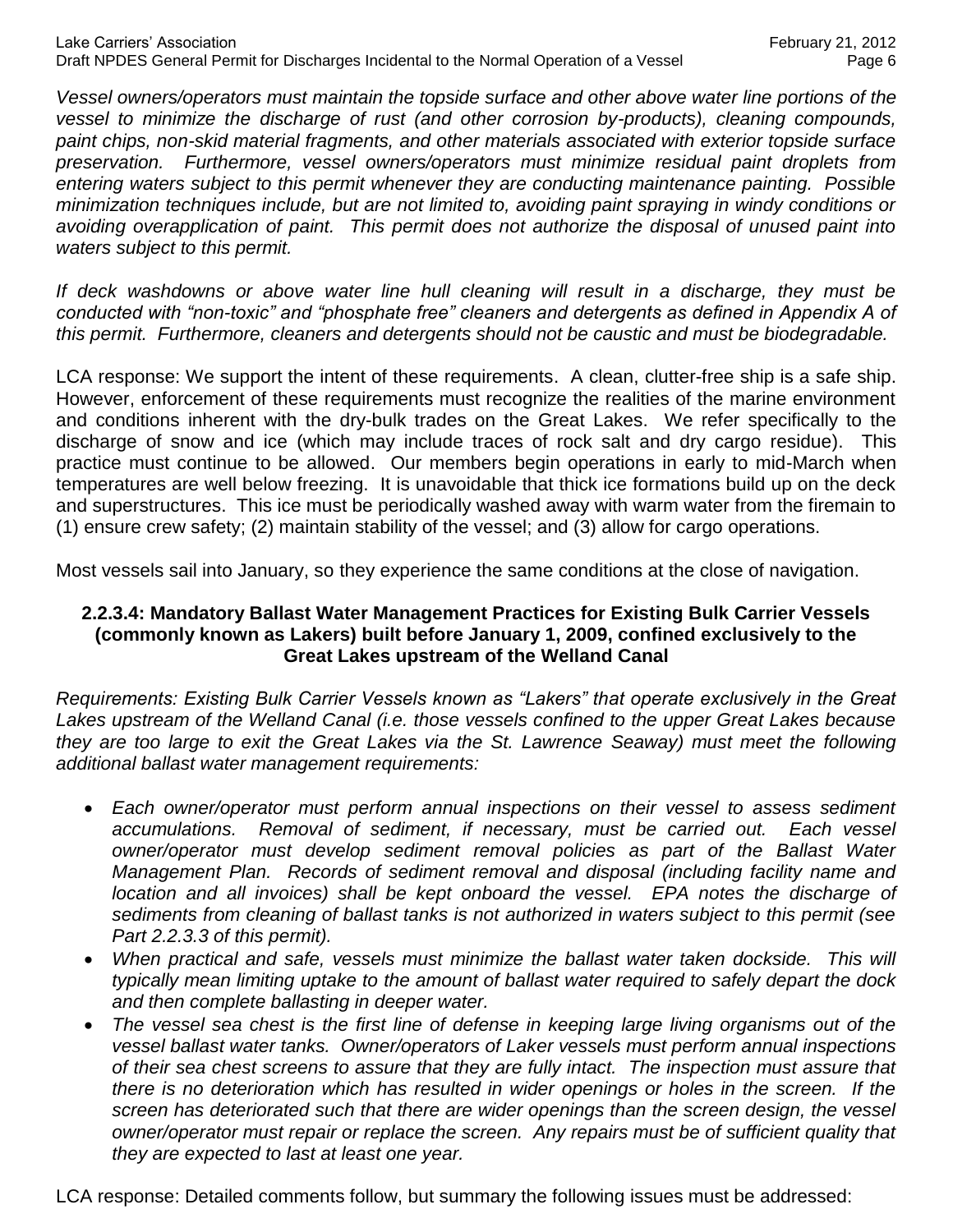- 1. The date of construction for vessels operating upstream of Welland Canal for which no ballast water treatment systems are available should be changed from January 1, 2009 to January 1, 2012;
- 2. "Upstream" of the Welland Canal should be defined as the eastern end of the Welland Canal;
- 3. LCA is unaware of a ballast water treatment system that can function in frigid water temperatures that occur on the Great Lakes at the opening and closing of navigation, and nothing in the record suggests otherwise;
- 4. Intermittent welding effectively precludes coating ballast tanks;
- 5. Flowrates necessary for the economic operation of Lakers are incompatible with existing ballast water technologies;
- 6. Lakers are unable to expand system capacity if flowrates are slowed;
- 7. Lakers complete many voyages just a matter of hours;
- 8. The natural flow of water in the Great Lakes is west to east, so this flushing effect enables moving the border for "upstream of Welland Canal" to its eastern end;
- 9. If EPA defines "upstream" as western end of the Welland Canal instead of the eastern end as advocated by LCA, the agency will put the 13<sup>th</sup> largest U.S-flag laker out of service;
- 10.Lakers should be allowed to flush ballast tank sediment in waters covered by this permit, as amounts are minute and material originated in the Lakes, not a body of water oceans away.
- 11.Furthermore, nothing in the record that Lakers' ballast is potentially harmful to the environment.

EPA correctly concludes that there are no ballast water treatment systems that can accommodate the operational requirements of Lakers and so imposes different requirements on Lakers that confine their operations to upstream of the Welland Canal. We have no doubt that some commenters will opine that requiring our vessels to meet these standards will lead to systems that can handle our operational demands, but that is not the case. The technology does not exist today that can accommodate the ballast water and pumping rates of Great Lakes vessels and will fit the limited space available and is not likely to exist during the term of this permit.

Before addressing the specific difficulties of treating Lakers' ballast, we'd like to explain why we believe the date of construction of vessels subject to this provision should be changed to January 1, 2012. Vessels constructed prior to that date have been designed and built to standards and arrangements which are identical to those of vessels constructed before January 1, 2009, making the adoption of yet-to-be established ballast water treatment equipment just as impossible to meet, given the unavailability of equipment. Vessels built after January 1, 2012 will have significantly greater opportunity to incorporate the added generator as well as piping and equipment space for future installation of treatment equipment if/when it becomes available. As with ships constructed before January 1, 2009, the designs of more recently constructed vessels simply do not incorporate sufficient space for future installation of treatment equipment.

The Science Advisory Board's ("SAB") report provides an excellent overview of the many hurdles that must be cleared before treating Lakers' ballast is even feasible:

"In addition to specific environmental and vessel applications, vessel type and vessel operations can dictate BWMS applicability. Although a multitude of vessel designs and operation scenarios exist, a few important examples of specific constraints can greatly limit treatment option. **Perhaps the most dramatic limitations are found with the Great Lakes bulk carrier fleet** (emphasis added) that operates vessels solely within the Great Lakes with large volumes of fresh, and often cold, ballast water ("Lakers"). The vessels in this fleet have ballast volumes up to 50,000  $\text{m}^3$ , high pumping rates (up to 5,000 m<sup>3</sup>/hour, uncoated ballast tanks (older vessels), and some vessels have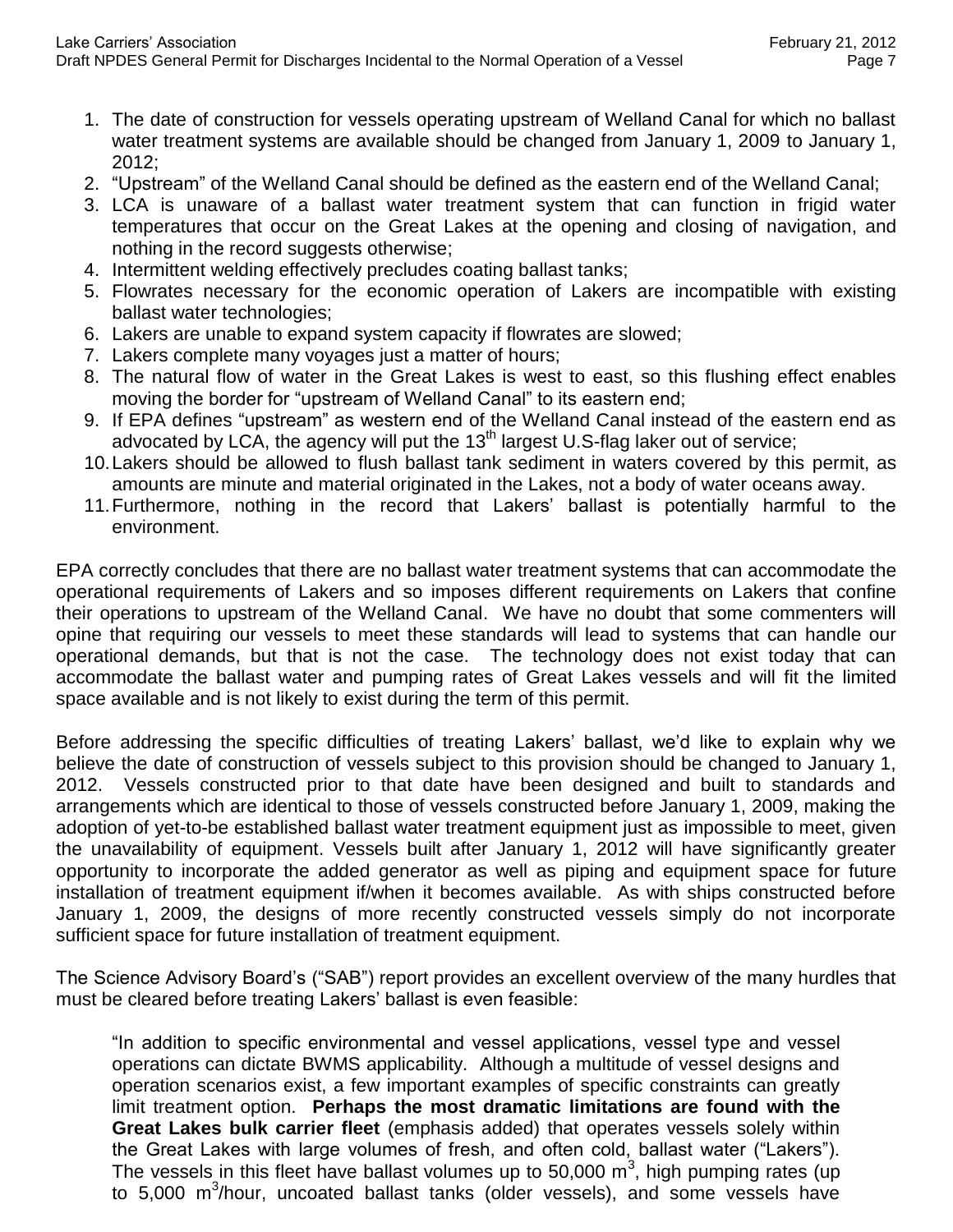separate sea chests and pumps for each ballast tank. A further confounding issue is that voyages taken by Lakers average four to five days, with many less than two days. Given these characteristics, a number of limitations are imposed: electrochlorination and ozonation may only work in freshwater with the addition of brine (in particular C and Br, respectively); oxidizing chemicals may increase the corrosion rate of uncoated tanks; deoxygenation and chemical treatments that require holding times to effectively treat water (or even the breakdown of active substances) may not be completely effective on short voyages; and the space and power needed for the numbers of filtration  $+$  UV treatments may simply not be available.<sup>"6</sup>

We endorse these declarations in the Science Advisory Board's report, but must expand on some statements.

**Water temperature precludes use of currently available technologies.** Cold is perhaps not the best word to use when describing the temperature of Great Lakes water at the beginning and end of the shipping season. It is a frigid 33 degrees. The ballast water treatment systems being installed on vessels now were not designed to function in such an environment. For one, there is the issue of slush ice plugging up the treatment equipment. During winter operations slush ice does plug up the main engine raw water cooling duplex strainers. It is not unreasonable to assume that similar problems will occur with respect to any back flushing filters or other equipment required to treat/filter ballast water.

Shortly after receiving type approval from Germany in 2008, the SEDNA Ballast Water Management System using Peraclean Ocean was withdrawn from the market after studies revealed that unacceptably high levels of residual chemicals were found in ballast water discharges when operating in very cold waters. In their study of the system, de Lafontaine, et al concluded that a 15-20 day hold time is required to ensure the residual toxicity of the discharge meets acceptable national and international standards. Other BWMS which use active substances have not undergone similar testing and study, so data on the toxicity of other systems' discharges is not available. Until such studies have been completed, it would be irresponsible for our members to install systems which could potentially do more harm to the environment than good and equally irresponsible for EPA to require such systems to be installed.

**Lack of protection from corrosive effects of treatment systems is a fleet wide issue.** Lack of coating in the ballast tanks is not limited to older vessels. It is essentially a fleet-wide issue. Most Great Lakes vessels use intermittent welding in their construction, which makes coating somewhat of a formality, as no effective corrosion protection is possible outside of the welded connections. Introduction of salt water or other corrosives would result in rapid loss of steel. On a practical basis, our members' ballast tanks are effectively uncoated. To date, there have been no studies – either long- or short-term – to evaluate the effects of ballast water treatment systems on coated or uncoated tanks. Even systems which de-oxygenate the ballast as a means of killing organisms and would therefore presumably reduce oxidative corrosion have been demonstrated in some studies to foster anaerobic microbial crevice corrosion.

**Flowrates needed for doing business are incompatible with those needed for treatment technologies.** Lakers' challenging ballast water volumes and flowrates cannot be reduced to levels required for current ballast water treatment technologies without rendering the entire operation uneconomical. The largest vessels operated by our members can carry more than 70,000 net tons of cargo in a single voyage when high water levels offset the chronic lack of adequate dredging. The

 $\overline{a}$  $^6$  Efficacy of Ballast Water Treatment Systems: A Report by the EPA Science Advisory Board, July 12, 2011, pg. 40.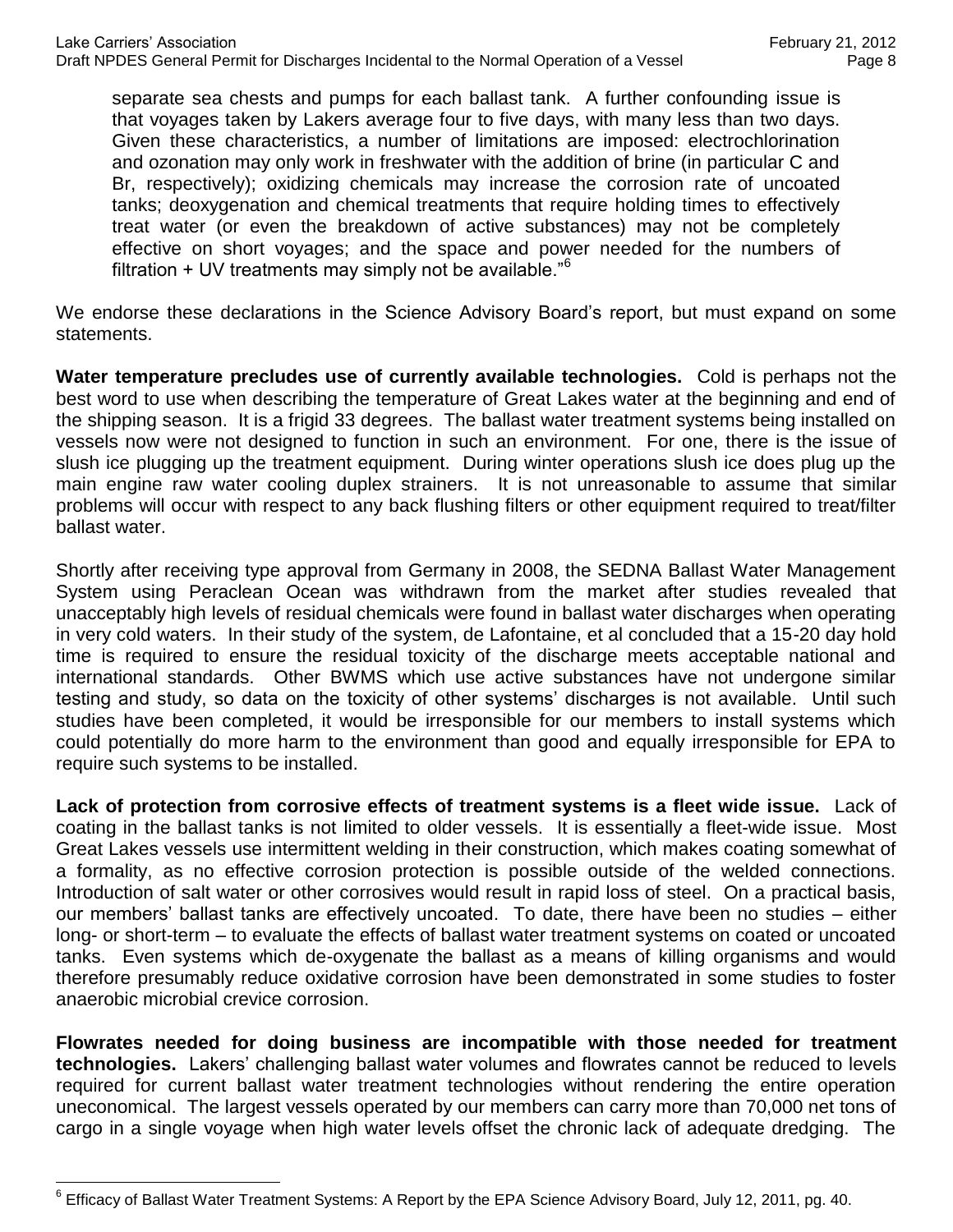rules of naval architecture require then that the vessel take on a similar weight when in ballast. In terms of gallons, some vessels can take on as much as 16.4 million gallons of ballast.

The flowrate necessary to accommodate these amounts, which can approach 80,000 gallons per *minute*, is a result of our operational requirements. In order to remain competitive with the railroads, vessels must load and discharge cargo as quickly as possible. This means cargos of 65,000-70,000 tons are loaded and discharged in roughly ten hours. Smaller, what we call "River-class" Lakers, discharge 15,000 tons or so in less than four hours.

To put these volumes and flowrates in perspective, Western Lake Superior Sanitary District includes Duluth, Hermantown, Proctor, Cloquet and three more small municipalities. On an average day, the WLSSD processes approximately 2.0 million gallons per hour at their facility. Their facility encompasses approximately 15 acres and contains 12 treatment tanks and miles of piping. The largest Lakers have flowrates which are more than twice as much as WLSSD, yet would have to treat this volume in the confines of an already cramped engine room which is a fraction of the size.

Slowing the unloading process (and therefore the rate at which ballast is taken on) to accommodate ballast water exchange technologies would have several severe impacts. First, it would reduce the fleet's seasonal capacity and result in shortfalls of raw materials for our customers. The reason a vessel in the Head-of-the-Lakes trade (Lake Superior to the Lower Lakes) can make 50-plus trips in a season is because it can load and discharge cargo in 10 hours or so. Lengthen those times to 20 or 30 hours and the vessel will forfeit trips. Based on a five-day round trip and increasing both the load and discharge times from 10 to 20 hours would reduce a vessel's seasonal carrying capacity by almost 15 percent.

There is no viable way to offset those lost trips right now. With the economy still yet to fully recover from the recession, it is true that some vessels remained in lay-up in 2010 and 2011, but during recent periods of high demand, only one hull has been idle. That ship is the JOHN SHERWIN and it has not operated since 1981. Conversion to a self-unloader and repowering was begun in 2008, but then halted when demand for iron ore crashed. It would probably take a minimum of 18 months to make the vessel serviceable again. The project could well stretch out to 24 months depending on availability of suitable engines.

New construction would take two years at a minimum, and could easily last 30 months, so if the keel for a 1,000-footer was laid today, the vessel might not enter service until July 2014.

Nor could slowing loading times be offset by increasing the speed of vessels while underway (10 to 16 miles per hour depending on the vessel). The ships are already operating at their safe continuous horsepower rating. A slight increase in speed is possible, but only for a short period of time, and it would not be nearly enough to offset the slower loading (and discharge) times.

Slowing load and discharge rates would also create lengthy congestion-related delays at the busiest terminals. For example, Superior Midwest Energy Terminal in Superior, Wisconsin, is the largest coal-loading dock on the Great Lakes. In periods of peak demand for electricity, the dock has loaded more than 2.5 million tons of coal in a single month. That volume required more than 50 vessels, or one ship every 14 hours. Double or triple load times and there will be several vessels anchored off Duluth/Superior waiting their turn at the dock.

The same will hold true at the busiest receiving terminals. Ships will queue up waiting for dock time. In both instances, the capacity of the system has been significantly reduced.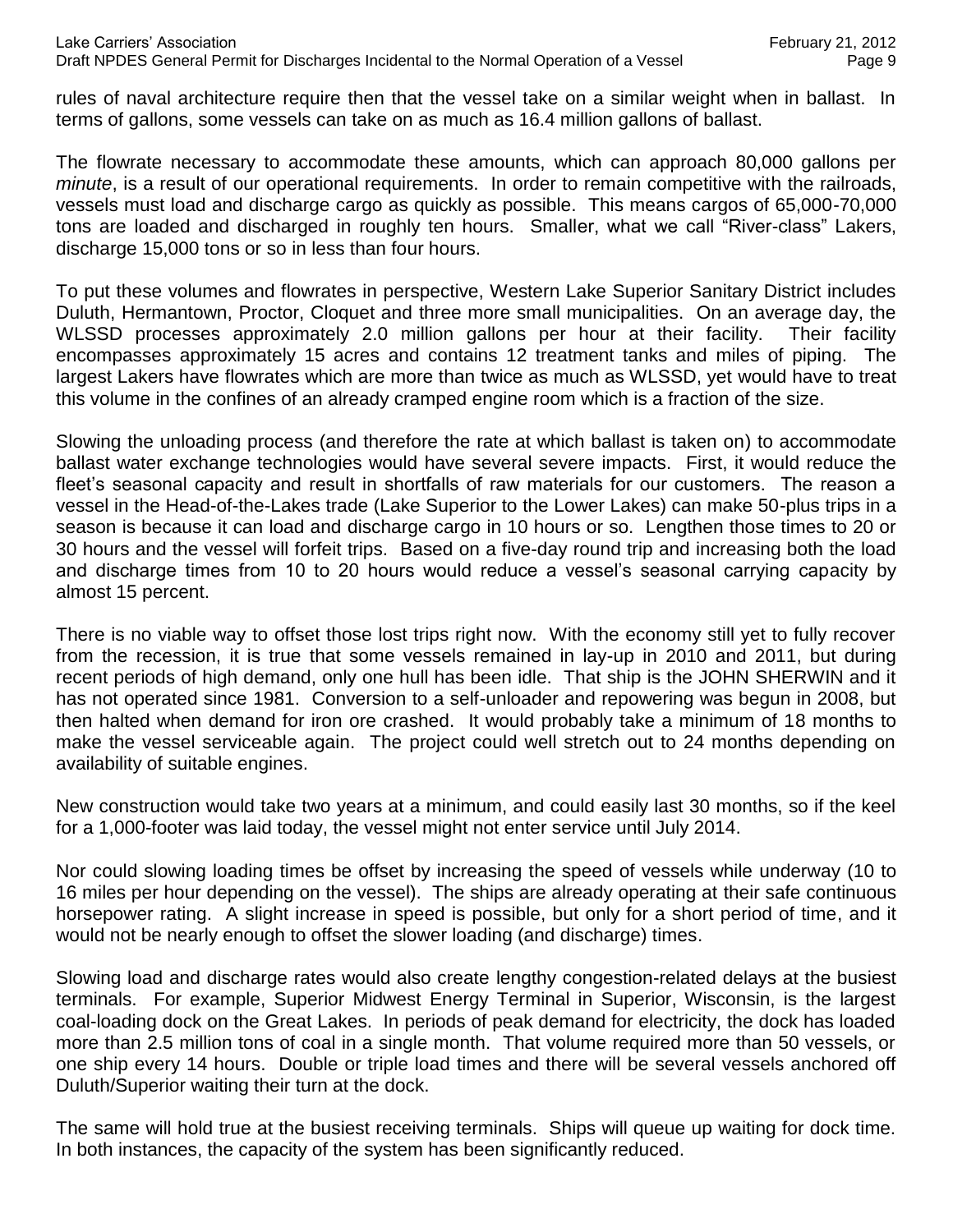It is also not feasible to construct a new loading terminal to afford berths for more vessels, and therefore accommodate the increased loading and unloading time necessary if flowrates were reduced to accommodate ballast exchange technologies. This is especially true in the remote regions surrounding Lake Superior. The cost – per dock – could approach \$1 billion, especially if rail connections must be significantly expanded or newly laid. We are told one mile of rail today can cost as much as \$4 million (and much, much more if a bridge must be built). The iron ore mines on Minnesota's Mesabi Range are anywhere from 60 to 100 miles from the shores of Lake Superior, so a new rail link alone could cost \$400,000,000.

The SAB's statement that voyages taken by Lakers average four to five days (which is relevant because treatments that require holding times may not be effective on "short voyages") applies mostly to Canadian Lakers that transit the Welland Canal and St. Lawrence Seaway. Given our members' current trade patterns, the longest voyage made with any regularity would be from Duluth/Superior at the western end of Lake Superior to Buffalo, New York. That's a voyage of 988 miles and assuming the vessel is not delayed by weather or a malfunction of the locks at Sault Ste. Marie, Michigan, the trip averages about 74 hours.

SAB's statement that many voyages are less than two days is correct and applies to both U.S. and Canadian Lakers, but needs to be expanded to note that a significant number of voyages are a matter of just a few hours. The limestone quarry in Marblehead, Ohio, ships large volumes of aggregate to Cleveland, Ohio. The voyage is about four hours from breakwall to breakwall, and then depending on the dock being serviced, the vessel could be tying up in another hour or so. Some ships delivering stone to Cleveland then move to a salt-loading dock, a trip of maybe two hours.

Port Inland on the northern shore of Lake Michigan is another port that ships significant volumes of limestone to nearby destinations. Escanaba, Michigan, is but 78 miles to the west, or a 6-hour voyage. Green Bay, Wisconsin, is 150 miles away, or an 11-hour voyage.

The iron ore trade out of Escanaba, Michigan, is another prime example of very short voyages. In the past five years, shipments have averaged 4,500,000 tons, and the vast majority went to the steel mills at the lower end of Lake Michigan, a voyage of less than 300 miles, or 19 to 22 hours depending on the vessel.

The draft permit recognizes that Lakes Superior, Michigan-Huron, and Erie are effectively one continuous body of water and so vessels that confine their operations to waters west of the Welland Canal need not treat their ballast. We agree, but note that the natural flow of water is from west to east, so with this flushing effect, the boundary would most appropriately be drawn at the eastern end of the Welland Canal. This would allow our members to continue to deliver cargo to Thorold, Ontario, and utilize the drydock in Port Weller, all the time remaining within what effectively constitutes an enclosed aquatic ecosystem.

The ability to transit the Welland Canal to Port Weller will decide whether or not the integrated tug/barge unit PRESQUE ISLE will be able to remain in service. The tug PRESQUE ISLE was designed specifically to push a barge of the same name. When the tug is in the notch, the combined unit stretches 1,000 feet and has a per-trip capacity of 58,240 tons. In terms of rated carrying capacity, it is the 13<sup>th</sup> largest vessel trading the Great Lakes.

Although there are four large drydocks west of the Welland Canal, the tug PRESQUE ISLE's draft of 25' 09" is too deep to pass over the sill. The drydock in Port Weller is the only on the Lakes that can accommodate the tug, and then only when it is flooded to its maximum water level. The U.S. Coast Guard requires U.S.-flag Lakers to be drydocked every five years for an out of water inspection. (Under certain conditions, the interval can be increased to six years.) If for some reason the vessel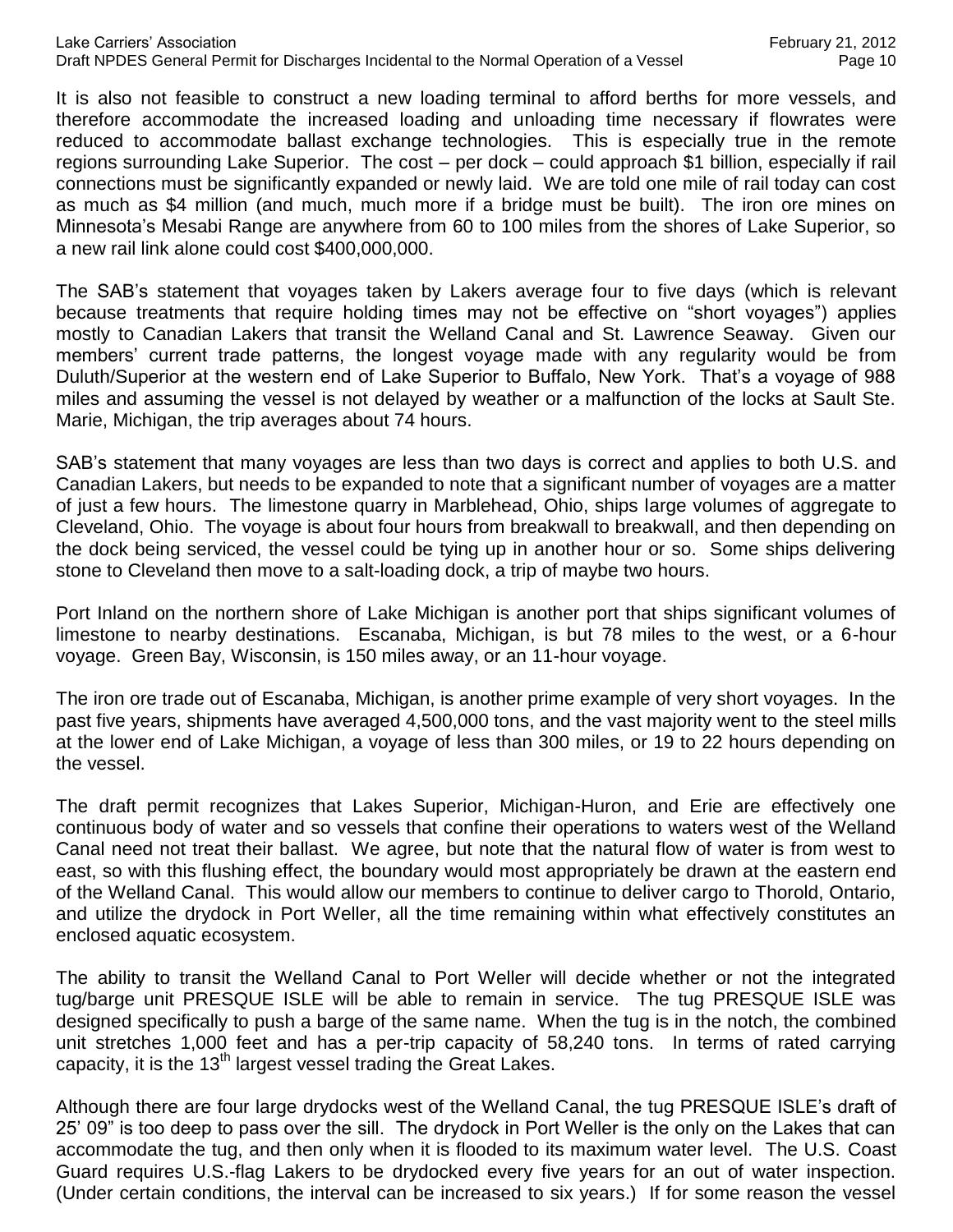can't be drydocked, its Certificate of Inspection will expire and it would be illegal for the tug to operate.

When operating independent of the barge, the tug requires a minimum of 120,000 gallons of ballast to maintain stability. We grant that is a relatively small quantity compared to the self-propelled vessels in our membership, but from an engineering viewpoint, the tug presents insurmountable hurdles. It is one of the most compact vessels ever built. There is absolutely no physical space in which to fit a ballast water treatment system.

One must not underestimate the importance of this one vessel. When high water levels offset the chronic lack of dredging, the PRESQUE ISLE can carry 2.5 million tons of iron ore, limestone, and coal per year. Its most frequent trade pattern is loading iron ore in Duluth and Two Harbors, Minnesota, for delivery to Gary, Indiana, and Conneaut, Ohio. Ore delivered to Gary feeds U.S. Steel's Gary Works. The Conneaut ore is then railed to U.S. Steel's Edgar Thomson Works near Pittsburgh, Pennsylvania.

Although water levels were down in 2011 and reduced the vessel's per-trip capacity, the PRESQUE ISLE still delivered 20 percent of the iron ore consumed in Gary and Braddock. Those cargos also represented 17 percent of the taconite pellets produced at Minntac, the largest mine on Minnesota's Mesabi Range.

It would be technically possible to rail the ore the PRESQUE ISLE delivers all the way to Gary and Braddock, but it would be considerably more expensive. Again to cite the 2009 U.S. Army Corps of Engineers report, "The Great Lakes Navigation System saves approximately \$3.6 billion per year over the next least costly mode of transportation." Further the Corps report, rail delivery will result in a 70 percent increase in carbon dioxide emissions.

The PRESQUE ISLE's operator, Great Lakes Fleet / Key Lakes, Inc., has no other capacity to put in service.

We urge the EPA to carefully consider these facts. The ballast on the tug and any sediment in its tanks originated in the Great Lakes. Nothing alien will be introduced or spread if it transits the Welland Canal to Port Weller. The amount of ballast – 120,000 gallons – barely registers compared to the estimated 64,000,000,000,000,000 gallons in the Lakes, and it's just being moved from one area to another in a common ecosystem.

We anticipate that other respondents may recommend that that boundary be moved farther east and they can advance many logical arguments. From a purely jurisdictional viewpoint, Massena, New York, does represent the first point of entry into Great Lakes waters covered by this permit.

The water in the St. Lawrence River becomes saline at the Victoria Bridge in Montreal.

 $\overline{a}$ 

Three Great Lakes states, Wisconsin, Ohio, and New York, have designated Anticosti Island as the eastern boundary of the Great Lakes in their water ballast water provisions. The U.S. Coast Guard designates Anticosti Island as the easternmost point to which Lakers may sail on the vessel's Loadline Certificate and Certificate of Inspection.<sup>7</sup>

 $^7$  46 C.F.R. § 42.05-40 - Great Lakes: (c) In concurrence with related Canadian regulations, the waters of the St. Lawrence River west of a rhumb line drawn from Cap de Rosiers to West Point, Anticosti Island, and west of a line along 63 W. longitude from Anticosti Island to the north shore of the St. Lawrence River shall be considered as a part of the Great Lakes. In addition, the Victoria Bridge, Montreal, Canada, is the dividing line between fresh water and salt water in the St. Lawrence River.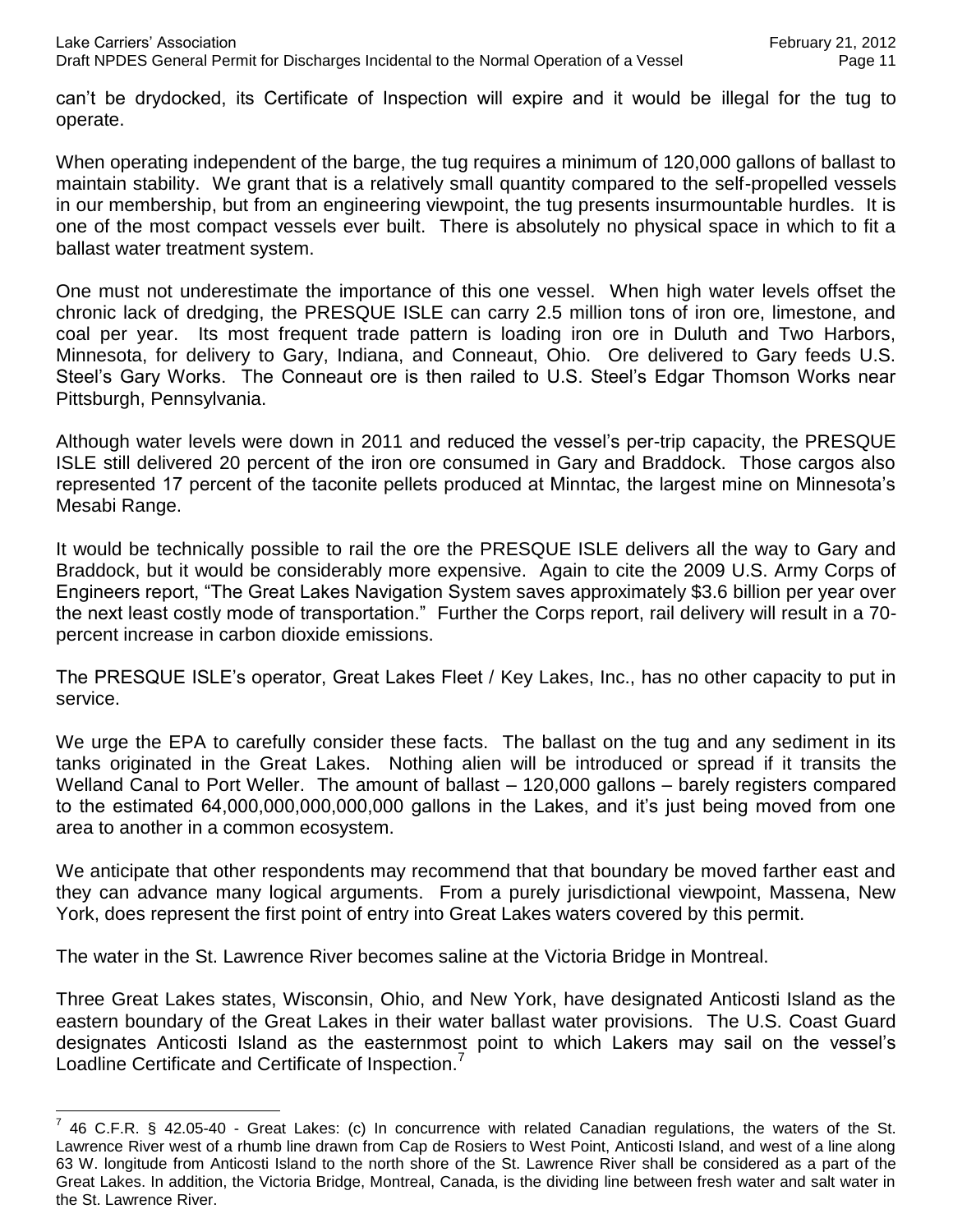While we favor the eastern end of the Welland Canal as the boundary defining "confined exclusively to the Great Lakes," the language in this provision is unclear as written. One read is that the vessel need not treat because it operates exclusively upstream of the Welland, but then the text in parenthesis immediately following suggests the vessel's designation is based on the fact it is too large to exit the Great Lakes via the St. Lawrence Seaway. Twenty-six of the 56 vessels enrolled in LCA are too large to enter the Welland Canal and St. Lawrence Seaway, but even those vessels small enough to transit those waters cannot legally operate on the oceans because they are not built to the strength standards required for ocean service. $8$  To sail beyond Anticosti Island would be in violation of the vessel's Loadline Certificate and Certificate of Inspection and would result in legal action against the owner/operator. "Confined exclusively to the Great Lakes" should be based on a physical boundary, the eastern end of the Welland Canal in our opinion, not the vessel's size or ability to transit the Welland Canal and St. Lawrence Seaway.

Concerning sediment in ballast tanks on Lakers, we ask the EPA to reconsider its ban on ballast tank sediment discharge by Lakers. Nothing in the record establishes that the sediment in our members' ballast tanks is harmful to the environment. If the EPA has information to the contrary, it should be published for review and comment, and it should not (and may not) impose this requirement without adequate support in the record.

There is no evidence that the sediment in our ballast tanks is harmful to human beings. The U.S. Coast Guard has analyzed sediment in lakers' ballast tanks and found it non-toxic and allows its personnel to enter ballast tanks without any extra precautions (see attached August 9, 1990 memo).

It is appropriate to ban discharge of ballast tank sediment from vessels entering from the oceans; since the sediment in their tanks originates outside the Great Lakes it does have the potential to harbor NIS. However, our members' vessels never leave the Great Lakes, so whatever sediment is in their ballast tanks originated in the Great Lakes.

As we did in our comments on the first VGP, we respectfully request the EPA to allow discharge of Lakers' sediment in waters 13 miles offshore. This generally mirrors the requirements of the U.S. Coast Guard's Interim Final Rule on Dry Cargo Residue and would ensure any biota would be discharged into an environment in which they could not survive.

To again reiterate a point from our 2008 comments, the flushing of sediment does not happen on a regular basis, perhaps instead only once or twice a year. The amount estimated on a 1,000-foot-long vessel, the largest in the fleet – 318 cubic yards – pales in comparison to the 3.3 million cubic yards of sediment naturally deposited in the Great Lakes each year.

The record does not support the ban on discharge of sediment from Lakers' ballast tanks. Discharge should be permitted, at a very minimum, in waters 13 miles offshore.

### 4.1.1.2: Extended Unmanned Period (EUP) Inspections

*Requirements: If a vessel is unmanned for a period of 13 days or greater, a vessel owner/operator may elect to either continue conducting routine inspections of the vessel consistent with Part 4.1.1 of this permit, or may conduct an Extended Unmanned Period (EUP) Inspection. The EUP inspection is an alternative inspection for fleeted, jacked-up, or similarly situated vessels, which routinely go into temporary periods of lay-up.*

 $\overline{a}$ 

 $^8$  That does not mean Great Lakes vessels are in any way unsafe. The stresses that are put on a hull are different on the Great Lakes, so our members' vessels are built to strength standards that match those conditions.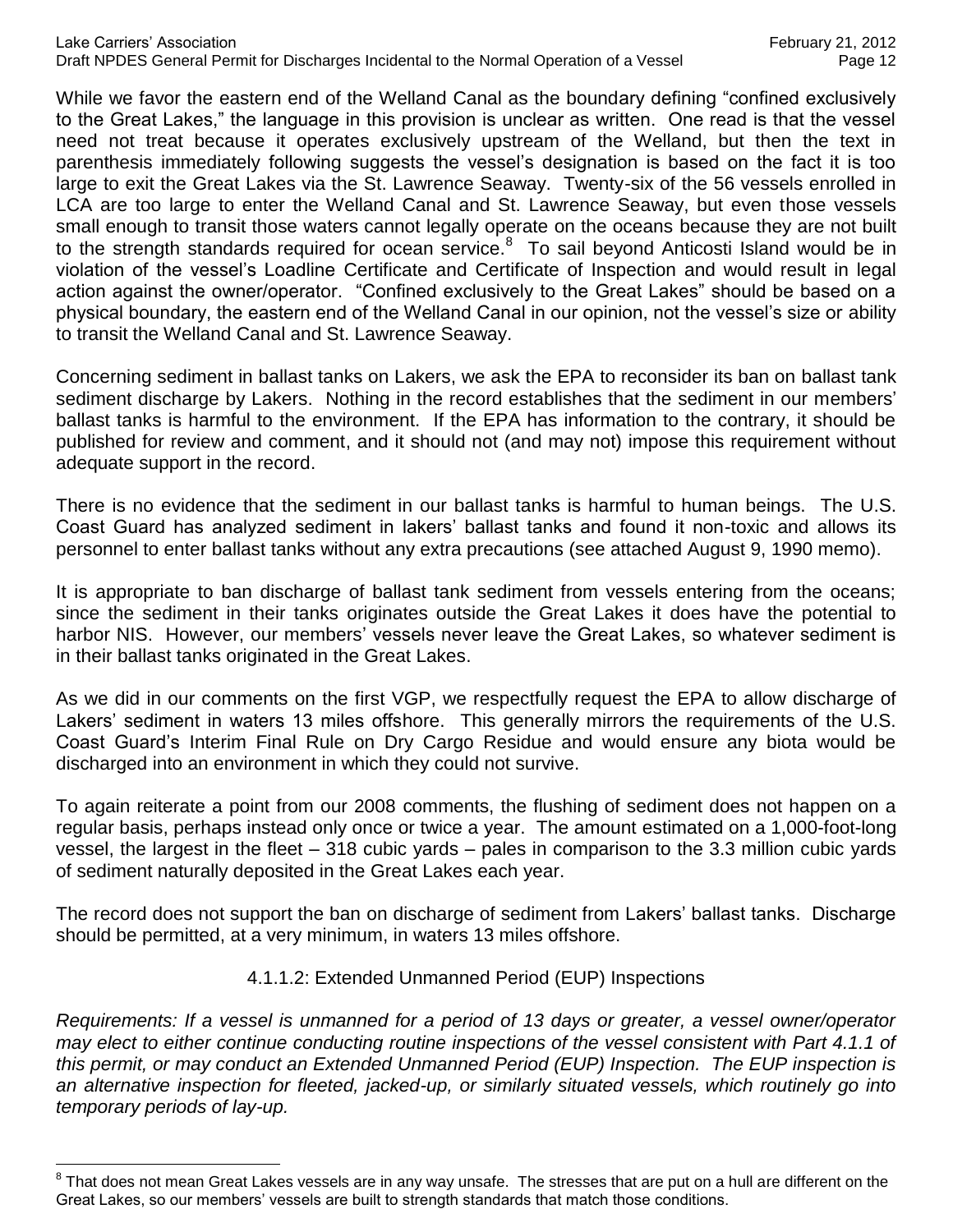*Vessel owners/operators may conduct EUP inspections in lieu of routine visual inspections if they are up-to-date with all other inspection and reporting requirements found in Part 4 of this permit (including routine and annual inspections) and the vessel owner/operator must not have received any VGP*related notices of violation or faced any VGP-related enforcement action from EPA within the *previous 24 months.*

*The EUP inspection consists of three primary components: a pre-lay-up routine inspection, a periodic*  external observation of the vessel and surrounding waters, and a post lay-up routine visual *inspection.*

*Immediately before a vessel is placed in an EUP, the vessel operator must conduct the pre-lay-up inspection, which will consist of:*

- *A routine visual inspection consistent with Part 4.1.1 of this permit.*
- *Ensuring Part 2.1.1., material storage and Part 2.1.1, toxic and hazardous material requirements are met.*
- *Ensuring all oils and oily machinery are properly secured, covered, and protected, Any spilled or leaked oils must be cleaned up immediately. If machinery or equipment is leaking oil, the leaks must be stopped or appropriate containment must be in place to capture any leaking oil.*
- Documenting whether automatic bilgewater pump(s) will be engaged on the vessel during the *EUP.*
- *Documenting the amount of fuel on board.*
- *Documenting the amount of ballast on board.*
- *Documenting the date the EUP began.*

*While a vessel is in extended lay-up, the owner/operator must examine the outside of the vessel and surrounding waters at least once every two weeks for any evidence of leaks, loss of cargo, or any other spills which might result in an unauthorized discharge. If any deficiencies are observed while the vessel is in EUP, the vessel owner/operator must document those deficiencies and the corrective actions taken to resolve those deficiencies. If a visible sheen is noted on the surface of the surrounding water, the source of the oil must be identified and corrective action must be taken immediately. Furthermore, EPA must be notified of the visible sheen in accordance with Part 4.4 of this permit. If these inspections are conducted as part of the routine operations of a fleeter or similar vessel caretaker, the vessel owner/operator does not need to keep recordkeeping documentation onboard the vessel if the owner/operator has electronic access to all records (including records of a fleeter or other caretaker kept in a central office), and those records are made immediately available to EPA or its authorized representative upon request.*

*Before a vessel reenters service, the vessel owner/operator must conduct a post lay-up routine visual inspection. As part of this inspection, the owner/operator must document the date the EUP ended, whether fluids (e.g. fuel, ballast water) are at their pre-EUP levels, and whether any spills or leaks of oily materials are observed. Any deficiencies noted must be corrected before the vessel reenters service.*

LCA response: The 13-day period before a vessel can be deemed to be in an Extended Unmanned Period does not reflect the operational realities of Great Lakes shipping. When vessels reach their winter berth, Deck Department personnel will depart the vessel within 24 hours, often sooner. Engine room personnel will remain on board for a period of a week or more. An example illustrates the difficulties of this proposal given the realities of operations. If a vessel laid up on January 17, it may not be "unmanned" until January 25. Then, and only then, would the 13-day countdown begin. The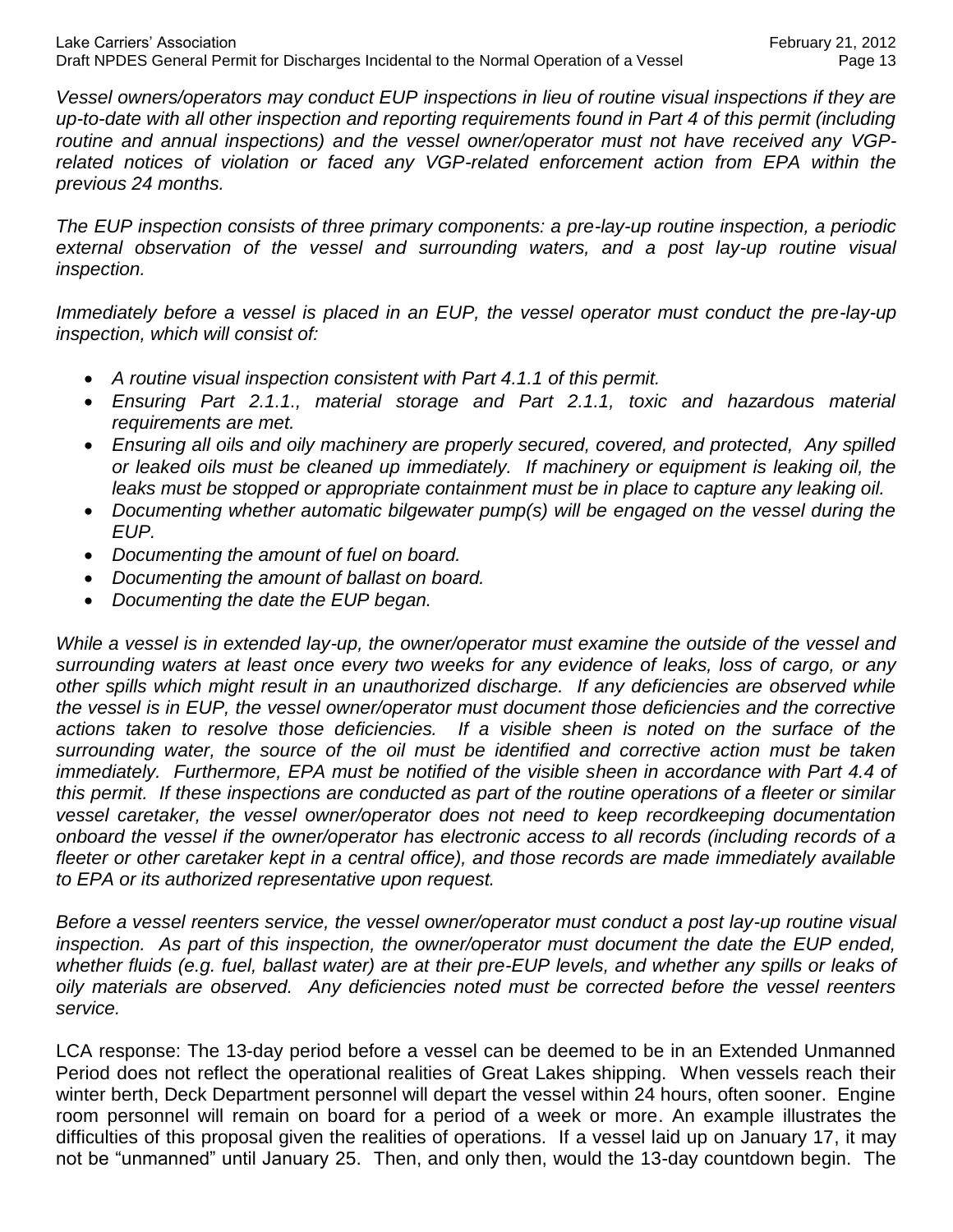vessel operator would not be able to implement the reduced inspection requirements until February 13.

We assume EPA has proposed this on the premise that if the vessel is unmanned, it is unreasonable to require inspections. While that is true, it does not necessarily follow that just because there is one or more persons on board, the discharges addressed in the VGP must be monitored and controlled. The fact is manning is not the proper criteria for determining when Lakers enter lay-up. When laying up for the winter or an extended period during the season, navigation equipment is shut down and the main engines and generators are turned off within hours. The vessel may be connected to shorepower if maintenance or repairs are scheduled during the lay-up, but it is no longer capable of navigation, cargo operations, or propulsion. To restore propulsion power on a diesel plant takes about four days. Bringing a steamship's main engine back on line can take 10 days. Generally, every one of the discharges regulated by the VGP is generated when a vessel is operating and underway, rather than when they are manned vs. unmanned. There is no need to conduct full inspections if the discharges are not occurring. Accordingly, the reduced inspection requirements should commence when the vessel is not capable of navigation or propulsion and cease when the vessel is again capable of both.

The requirement that the owner/operator must examine the outside of the vessel and surrounding waters at least once every two weeks for any evidence of leaks, loss of cargo, or any other spills which might result in an unauthorized discharge needs to be amended to state that the owner/operator may delegate these inspection to an authorized representative. The following references to a "fleeter or similar vessel caretaker" clearly suggest this, but the additional language will eliminate the potential for confusion.

#### **4.4.9: Controllable Pitch Propeller (CPP) and Thruster Hydraulic Fluid and other Oil-to-Sea Interfaces including Lubrication Discharges from Paddle Wheel Propulsion, Stern Tubes, Thruster Bearings, Stabilizers Rudder Bearings, Azimuth Thrusters, and Propulsion Pod Lubrication and Wire Rope and Mechanical Equipment Subject to Immersion**

*Major Requirements: Vessel owner/operators of vessels built after December 19, 2013 must use environmentally acceptable lubricants for oil-to-sea interfaces. In addition, all other vessel owner/operators must use environmentally acceptable lubricants for oil-to-sea interfaces when technically feasible, and all vessel owner/operators must apply lubricants and maintain all seals so that discharges do not result in quantities of oil that may be harmful. For all applications where lubricants are likely to enter the sea, environmentally acceptable lubricant formulations using vegetable oils, biodegradable synthetic esters or biodegradable polyalkylene glycols as oil bases instead of mineral oils can offer significantly reduced environmental impacts across all applications.*

LCA response: Many of our members believe they already do use environmentally acceptable lubricants when available and feasible. The determination of whether those lubricants are environmentally acceptable is based on representations by manufacturers and suppliers.

However, we are concerned about what EPA means by "technically feasible." Not all lubricants are compatible, so before filling any system with a different lubricant, the lines must be completely emptied of the current lubricant. Otherwise, the interaction between the two types of lubricants could cause system malfunctions and perhaps even leaks. By shifting ballast, it is possible to raise bow thrusters and propellers out of the water, but draining lubrication from oil-to-sea interfaces would best be accomplished in drydock. There are only four large drydocks on the Great Lakes. The Coast Guard requires our members' vessels be dry-docked every five years (with the ability to request a one-year extension under certain circumstances). Changeover to these lubricants should be delayed until the vessel's first drydocking.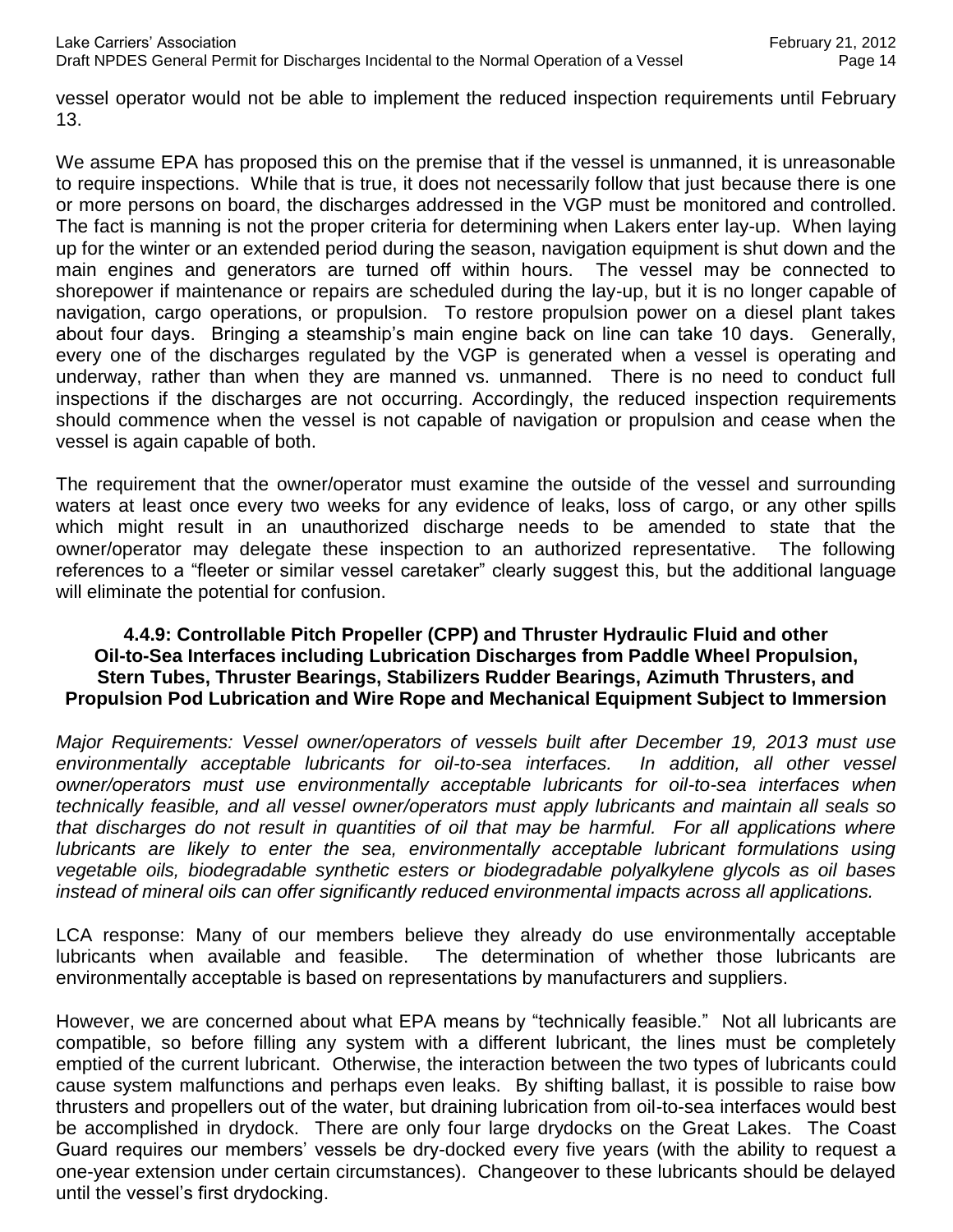Additionally, EPA should only mandate use of such environmentally acceptable lubricants if they are compatible for use with the subject equipment and otherwise approved for use by the equipment manufacturer. Bow thrusters and other equipment on vessels represent significant capital investments and improper lubrication obviously could damage the equipment, and, in the process, void manufacturers' warranties. If an "environmentally acceptable lubricant" may damage equipment or void manufacturers' warranties, its use should not be required because it is not technically feasible. If EPA disagrees with this approach, we respectfully request that it explain on the record why it is not an appropriate way to approach this question.

#### **ANSWERS TO QUESTIONS POSED IN THE NOTICE OF DRAFT PERMIT ISSUANCES AND NOTICE OF PUBLIC HEARING**

*Question #1: What are the merits of a four-year permit term instead of the standard five-year permit term?*

LCA response: We certainly agree that technology does not stand still, but modifications to commercial vessels must be approved by the U.S. Coast Guard and classification societies, often only after considerable research into how such changes can affect the vessel's structural strength, subdivision and stability, and other safety requirements. This takes a great deal of time, often years. That fact alone argues against shortening the term of the permit.

In addition, as EPA knows, it began the process for this iteration of the VGP two years ahead of the expiration date. It is very expensive to analyze and provide meaningful comments on this significant action. If the term is reduced, that will significantly increase costs. Moreover given the time needed to revise each permit and the long process involved (two years in the case of the current proposal), reducing the term to four years will necessitate many entities having to employ someone almost full time just to participate in the permit revision process and to update and train personnel on changes.

The five-year term is also what governs all other discharges under the NPDES program. Our industry, like others, needs some measure of certainty to this regulatory program. LCA's members spend millions of dollars making sure they are in compliance, and the more the program changes the more they will have to spend to make sure they are keeping up. For example, many operators are trying to automate their compliance efforts. Every change to the permit means a change to those operations.

The VGP should also provide for grandfathering of existing vessels and systems when appropriate.

Questions #2 and #3 not relevant to LCA members.

Question #4*: EPA seeks comment on inclusion of revised language in the proposed VGP regarding what may constitute new information with respect to ballast water discharges for purposes of potentially modifying the permit during its term. Specifically:*

 *1. - Improved technologies justify application of significantly more stringent effluent limitations or other permit conditions;*

 *2. - Technologies known at the time of permit issuance perform better than thought and therefore justify application of significantly more stringent effluent limitations or other permit conditions;*

 *3. - Scientific understanding of pollutant effects or of invasion biology have evolved to the point that justify application of significantly more stringent effluent limitations or other permit conditions;*

 *4. - The cumulative effects of any discharge authorized by the VGP on the environment are unacceptable.*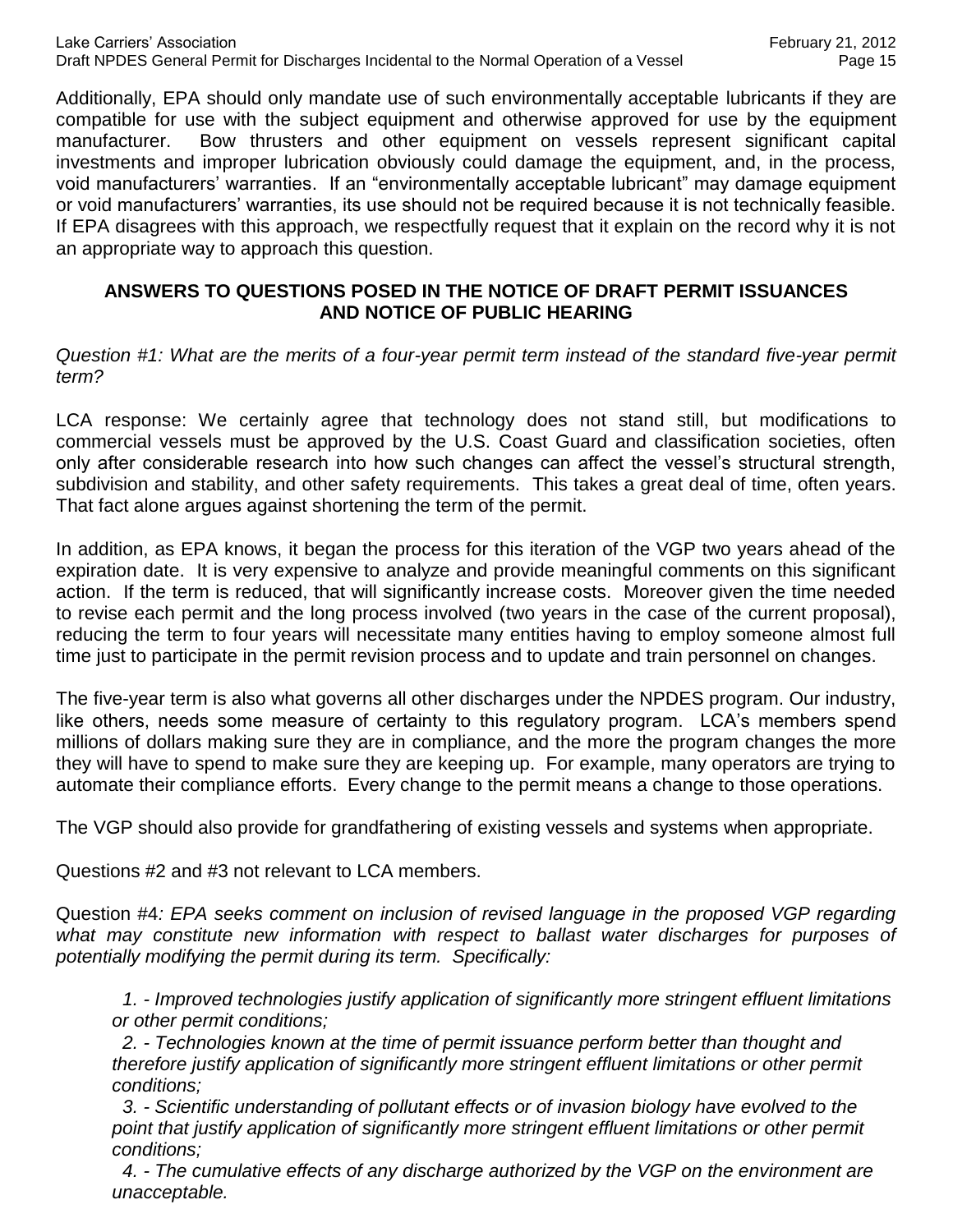LCA response: EPA's proposed inclusion of this "reopener" proceeds from the misconception, or flawed premise, that a solution, once found, can be implemented quickly. Even if the long-sought "magic bullet" materializes tomorrow, its application and installation on vessels is necessarily a long process. Any requirement for new equipment must allow sufficient time for the lengthy review, approval and certification by the American Bureau of Shipping, other classification societies, and the U.S. Coast Guard. The proposed U.S. Coast Guard type approval process alone will take at least 30- 36 months. Then, and only then could manufacturers ramp up production. Naval architects and marine engineers would need significant time to draw the plans for installation on vessels. There are very few real "sisterships" in the fleet; most projects will require a totally new analysis and engineering plan. Therefore, it is likely that the total time required for the development of any "new" technology which could either potentially achieve a more stringent standard or have wider application to presently exempted vessels would exceed the term of a four or five year permit, thus negating the need for the EPA to re-open the VGP as a result of improvements – real or perceived - in technology.

Since there are no U.S. Coast Guard type approved systems that can accommodate lakers' volumes and flowrates that are available now, and are not likely to be available during the term of this permit, it is difficult to accurately forecast how long it would take to physically install a system. However, it appears the process could require as much as ten weeks. It would be impractical to take a vessel(s) out of service for that length of time during the navigation season and still meet the needs of commerce, so retrofits would have to be accomplished during the winter lay-up. If every vessel must be renovated at the same time, shipyard capacity – especially where drydock work is needed – will necessarily be overwhelmed (today many vessels must schedule lay-up work years in advance). For any proposal that might require drydock work, considering shipyard availability is essential before any time frame for compliance with such requirements can be implemented. We believe it is incumbent on EPA to consider this serious logistical issue when it establishes time frames. That may mean the agency must obtain information on shipyard capacity for various segments of vessels, and consider that information before it imposes any time frames on such requirements. This is not a situation in which one can simply hire and train more people. Nor is it a situation in which EPA can mandate a new technology that will create a market for its manufacture. The number and availability of facilities needed to install such equipment is the single most important part of how the timing for installing new equipment must be considered.

It is for these reasons that we are troubled by the statement in the Draft VGP Fact Sheet that the "EPA advises Laker owner/operators that EPA intends to promptly exercise the permit reopener to initiate the process to modify the permit if such systems become available during the permit term. These may include requiring that effluent meet levels achievable by treatment with an IMO type approved device or requiring an alternative technology based ballast water effluent limit."

The preceding paragraphs have spelled out why quick installation of a system is not possible on Lakers. While EPA is free to address new technologies as they become available, we respectfully submit that any action that would create a time frame for installing new equipment can only be reasonable if proper consideration is given to shipyard availability. Furthermore, such new technologies would likely be considerably more expensive than existing technologies and their availability would be extremely limited. Thus, these technologies could not be considered to meet the EPA's definition of Best Available Technology *Economically Achievable* since they would not likely be either commercially available or economically viable in a less than four-year period. Based on what we know today, the time to address this is when the EPA begins to draft the third iteration of the VGP, not before.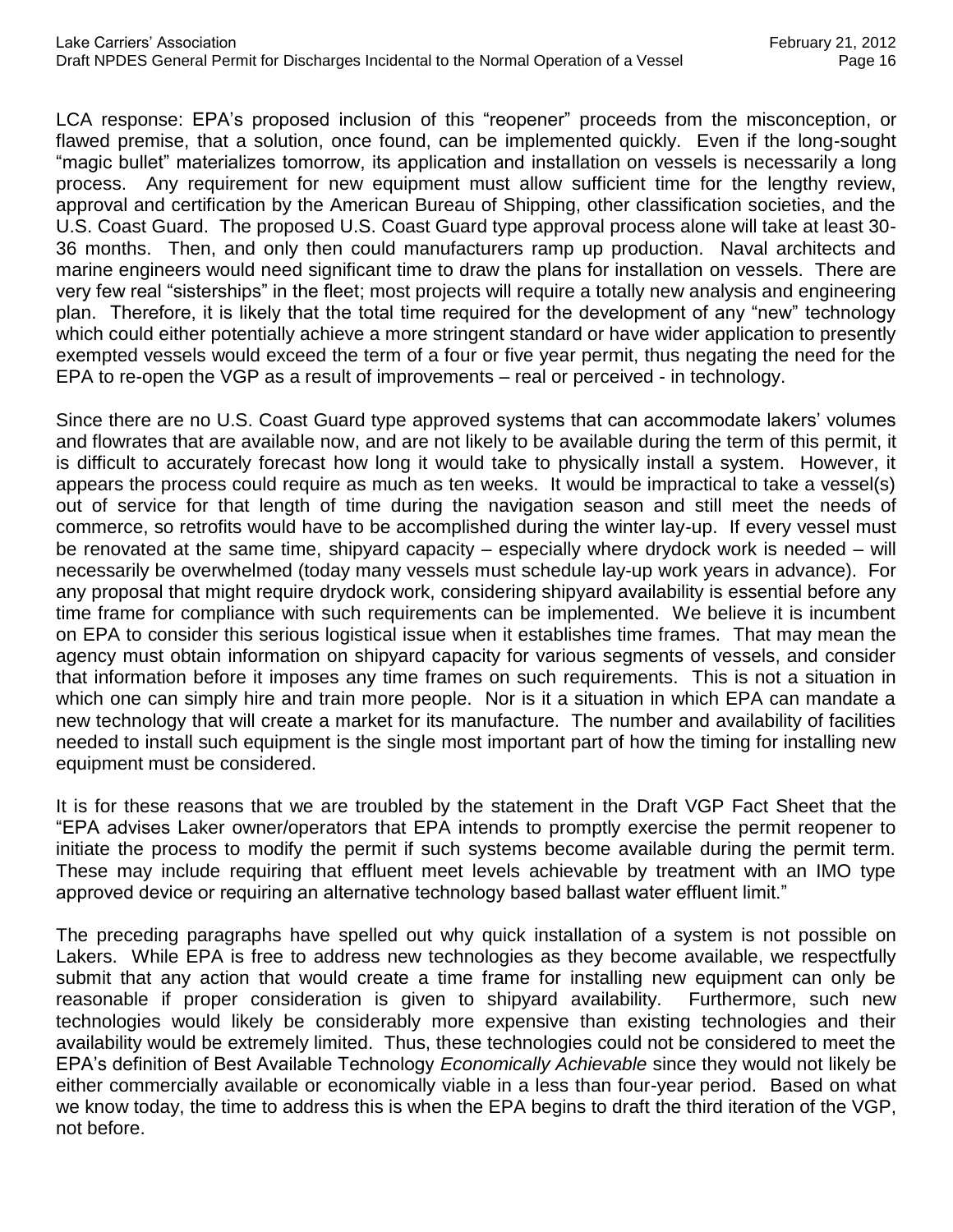Finally, for reasons addressed elsewhere in these comments, the proposed reopener criteria are unnecessary because Lakers, which never leave the Great Lakes system, should not be required to treat their ballast water at all.

*Question #5: Do the controls in this permit represent Best Available Technology, Best Conventional Pollutant Control Technology, and Best Practicable Control Technology currently available or are other controls needed to meet these levels.*

LCA response: Except as otherwise noted in these comments, LCA supports the use of Best Available Technology *Economically Achievable* as the most appropriate standard. As EPA notes in the Draft VGP Fact Sheet, with regard to non-conventional pollutants, EPA must impose limitations that reflect the "best available technology economically achievable." *See* Draft VGP Fact Sheet at 45. BAT is technology that is both (1) technologically available and (2) economically achievable. *See BP Exploration & Oil, Inc. v. EPA*, 66 F.3d 784, 790 (6th Cir. 1995); *NRDC v. EPA* at 1426 (accepting EPA's determination that a particular technology was not BAT, despite its technological feasibility). While EPA may treat technology that is not presently in use by a given industry as available, there must be some indication in the administrative record of the reasons for concluding that such technology will be feasible if mandated. *See Hooker Chem. & Plastics Corp. v. Train*, 537 F.2d 620, 636 (2nd Cir. 1976) (setting aside EPA promulgated ELGs because EPA failed to explain how the technology it designated as BAT could be applied by the relevant industry).

In determining what is economically achievable, EPA must consider the impact on profitability and loss of jobs. *See BP Exploration & Oil* at 796-98 (court upheld EPA's determination that an available industry practice was not BAT due to unreasonably high costs); *Waterkeeper Alliance, Inc v. EPA*, 399 F.3d 486, 515-18 (2nd Cir. 2005) (EPA acted reasonably in rejecting technologies that although available would have resulted in 11% facility closures industry-wide). In developing technology-based effluent limits based on BAT, EPA must consider (1) the age of the equipment and facilities involved, (2) the process employed, (3) the engineering aspects of the application of various types of control techniques, (4) process changes, (5) the cost of achieving such effluent reduction, and (6) non-water quality environmental impact (including energy requirements).

### *Question #6: Is it appropriate that vessel owners/operators outline training plans in the recordkeeping documentation?*

LCA response: We do not understand what EPA means by "outlining" training plans as part of recordkeeping documentation. We have no objection to outlining training plans, providing that what is being proposed is truly just a requirement for a description of training plans that can be adjusted and augmented, as needed, for specific actions or requirements without having to revise our records. This gives our members the necessary flexibility to respond to shipboard needs as they occur but not generate additional and unnecessary paperwork for crewmembers.

*Question #7: Should bilgewater requirements be more stringent for new builds? Should there be more management options for existing vessels?*

LCA response: No. The oily-water separator systems approved by the U.S. Coast Guard already represent BAT. There is nothing in the record of this proposed permit that would suggest some deficiency in the current requirements pertaining to bilgewater, or any other valid reason to change the bilgewater requirements for existing vessels or new builds. If EPA has such information, it should make it available to us for review and comment.

We note that on page 66 of the VGP Fact Sheet the EPA states, "since the Agency believes that 5 ppm-capable systems do exist, EPA, with the support of the United States Coast Guard, plans to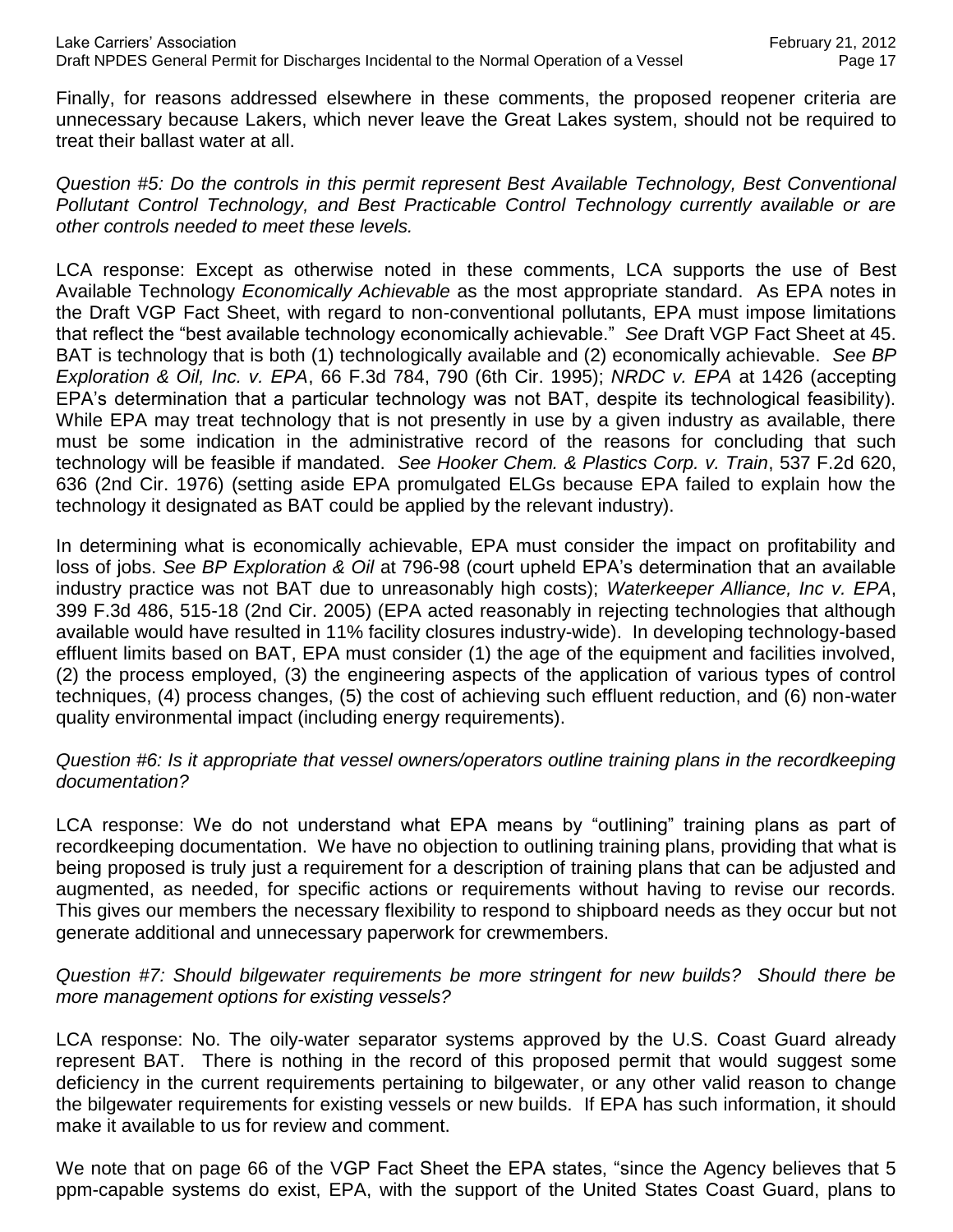seek input from our international partners at IMO as to whether that body should consider amending MARPOL Annex I to require a phasing in of a 5 ppm oil and grease discharge limit for certain new vessels. Existence of systems does not automatically equal a necessity for such systems, so again, if EPA has information indicating a new ppm limit is necessary, it should be made available for review and comment.

#### *Question #8: Should ballast water management plans be made available to the public?*

LCA response: No. These plans represent a considerable expense and take significant time to develop. Therefore, these plans constitute and include proprietary information that directly relates to capital expenditures and operating and maintenance costs. Knowledge of these costs by anyone other than the owner/operator could give other interests unfair advantages in the marketplace. For example, one company could avoid the expense of developing a ballast water management plan simply by copying one supplied to the EPA for public consumption. Our members consider ballast water management plans valuable property that must be protected just like their security plan required by the Maritime Transportation Security Act of 2002 (Pub. L. No. 107-295).

The public interest has already been well-served in that the discharge limits are plainly stated in the VGP and were vetted during the comment period. Ballast water management plans are the means by which regulated entities achieve the EPA's end-of-pipe standard. If one company has built a better mouse to produce that end-of-pipe result, it should not be required to share it with its competitors or the general public. As recognized by Section 308(b) of the Clean Water Act, 33 U.S.C. § 1318, only "effluent data" is exempt from claims of confidentiality. Congress wanted the public to have access to "effluent data" so that the public could confirm that the discharger was meeting applicable effluent limitations. Even then, Congress was clear to point out that the public had no right to access such information if its disclosure "would divulge methods or processes entitled to protection as trade secrets of such person." Congress was, in short, not concerned with providing the public with access as to *how* the discharger *met* applicable effluent limitations, only ensuring that the public could confirm that the discharger *was* meeting those limitations. Ballast water management plans do not constitute "effluent data" that is required to be disclosed to the public, 40 C.F.R. § 2.302, and EPA should not mandate that this information, which is confidential and proprietary, be made public.

*Question #9: Are there additional management measures which reduce risks at various stages of ballasting that are appropriate to include in the final VGP? Specifically, what additional management*  measures should the VGP include, what are the costs associated with those measures, and how well *do those measures reduce the risk from ballast water discharges? Also, should any additional measures discussed by the NAS (2011) or SAB (2011) reports be incorporated in this permit?*

LCA response: At this point in time we are unable to identify any additional management measures that reduce risks from ballasting with any certainty. Some of our members are over time retrofitting their vessels with "high" ballast water intakes, and these do seem to reduce the amount of sediment taken in. But as explained elsewhere in these comments, we question the environmental risks associated with this sediment, so cannot recommend this voluntary step be incorporated into the VGP. Sediment in ballast tanks adds weight to the vessel and that reduces its cargo-carrying capacity, so removal is as much an efficiency issue. Again, nothing in the record supports that this sediment is a potential threat to the environment.

None of the "Approaches Other than Ballast Water Treatment" discussed by the NAS (2011) are viable on Lakers. In Section 6.5.1 of NAS (2011), the study discusses managing the time, place and depth of ballasting. We are unclear how this could be implemented. A vessel that is loading or discharging cargo has to ballast and there is a minimum amount that must be taken on or pumped to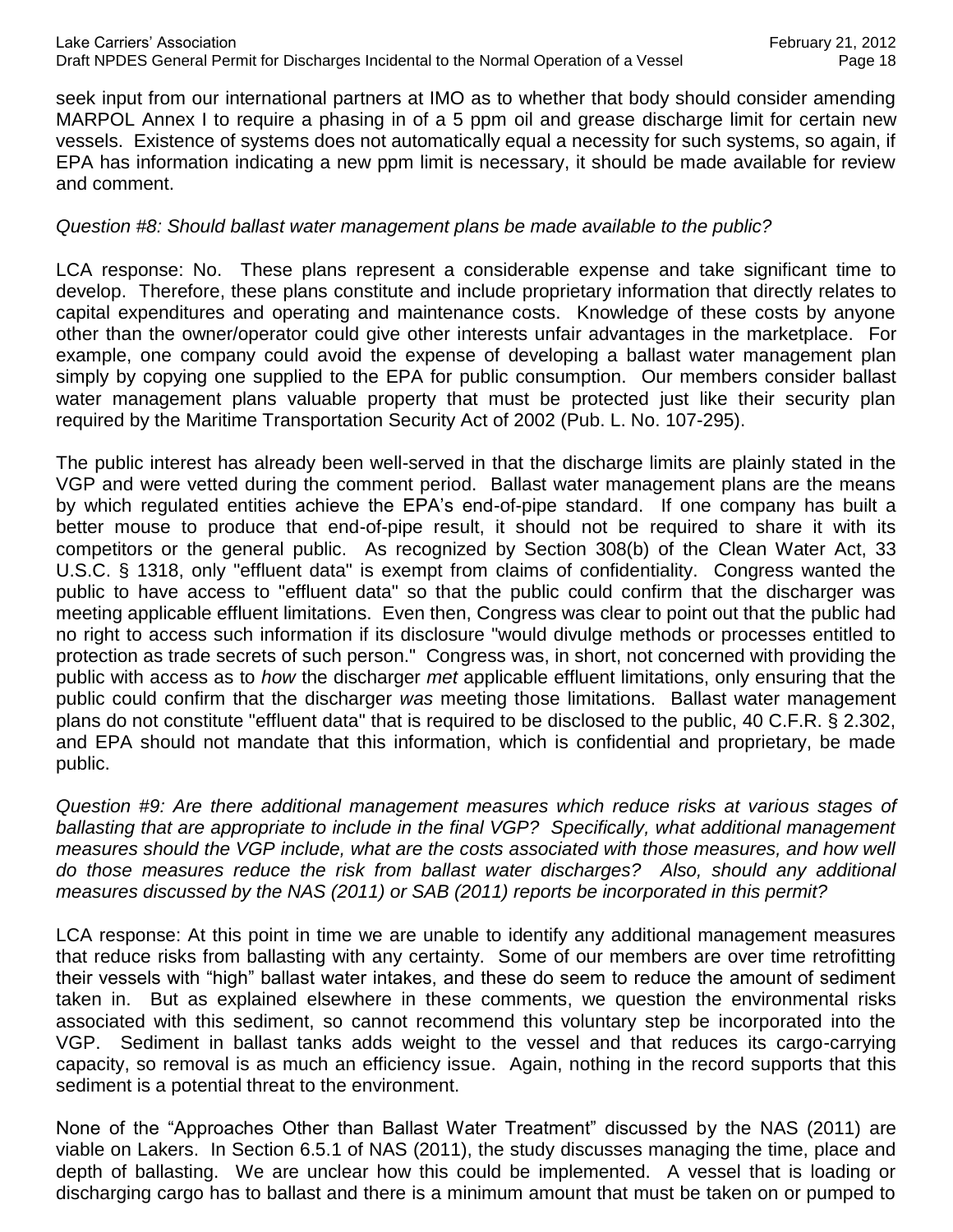safely ensure the hull is not subjected to stresses for which it was not designed. A vessel can pull away from the dock and then take or discharge a small of amount of ballast to finish trimming the vessel, but the majority of ballast will be conducted dockside.

Section 6.5.2 of NAS (2011) discusses Mid-ocean Exchange, which is physically impossible for our vessels seeing as their loadline confines them to Anticosti Island and points west. Remember too it's the salinity/toxicity of the ocean water that kills freshwater species. The Great Lakes are fresh water from the western end of Lake Superior all the way to the Victoria Bridge in Montreal.

However, we need to stress that ballast exchange is challenging on our vessels, and the feasibility of any alternative must take the following facts into account:

> A vessel is a free-ended girder loaded down by the weight of the hull steel, machinery, stores, cargo or ballast, and pushed up by the buoyancy along the hull. The uneven distribution of weight and buoyancy cause the hull girder to be subject to shear forces and bending moments. The classification societies and Coast Guard have established "not-to-exceed" limits on bending moments and hull stress.

> The Master must assure the allowable stress and bending moments are never exceeded. It is possible to place loads of cargo or ballast on a vessel that will cause it to break in two. In 2000, a Canadian Laker suffered a catastrophic structural failure of the hull when improperly loaded and was subsequently scrapped. It is important to recognize that, due to the unique operating environment in the Great Lakes, Lakers are built to different structural standards than ocean-going vessels. Their scantlings are significantly different than their ocean-going counterparts. Thus, while ballast water exchange may be safe for most ocean-going vessels, it is not safe for most Lakers due to their ballast tank configuration, operating parameters and different scantlings. Any recommendation for ballast water exchange which may be included in the VGP should be just that – a recommendation – and should contain a strongly worded safety exemption to ensure vessel owners, operators and Masters are given absolute authority to determine if such exchange is safe for their vessel.

> U.S.-flag Lakers have anywhere from 10 to 18 separate ballast tanks. These tanks are on each side of the vessel and run the length of the hull. Exchanging ballast would require pumping out one or several pairs of tanks at a time. All ballast could not be exchanged at once because ballast is needed to keep the propeller and rudder submerged. Furthermore, pumping out ballast near the stern will cause that part of the vessel to float higher and cause the propeller and rudder to be partially out of the water and thus ineffective.

> The procedure would be to pump a tank dry and then refill it. However, pumping a tank dry removes significant weight from that area of the vessel and results in potentially very high hull stresses and bending moments. In order to compensate for this, other ballast water may have to be removed.

> • In the spring and fall, high winds and storms are common, and a prudent Master will keep maximum ballast on board so the vessel can ride-out the pitching and rolling caused by the waves. The Captain could not consider increasing hull stresses and bending moments in those circumstances, so would be reluctant to empty any ballast water from any tank.

> While Lakers operate in fresh water, there still is some corrosion. Once a vessel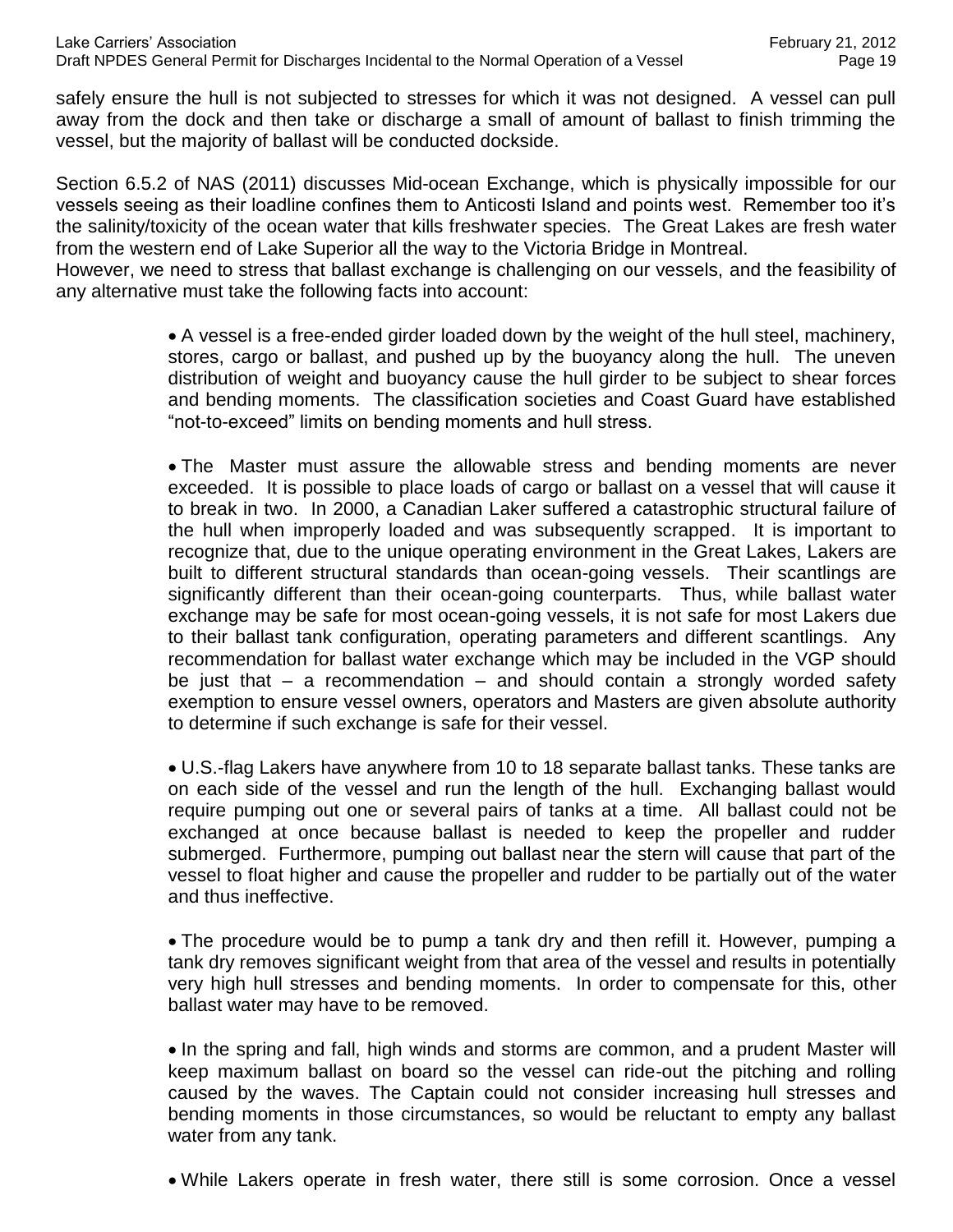reaches 25 years of service, the actual thickness of the metal is measured and compared to the original thickness. Because there is corrosion and because Lakers have a life expectancy of decades (one vessel is 106 years old; others were built in the 1940s and 1950s), the Captain would not allow ballast distribution to cause any increase in stresses or bending moments.

Flow-thru of ballast water is the process of continuously running the ballast pump into each tank until three tank volumes have been "exchanged." It has been claimed that tank manholes could be removed on the top of the tanks to allow the water to flow onto the deck. The design of Great Lakes ships does not have ballast tank manholes located on the outside deck. All manholes are inside the ship and removing them to let water flow out of the tank would flood the ship internally. Further, design and modifications that could overcome this limitation have been evaluated and costs for retrofit would approach \$1 million per vessel. Also, having water spewing out on deck during freezing weather would cause an icing hazard and build up of weight from the ice and cause overloading of the hull.

Length of voyages also works against lakers exchanging ballast. As discussed before, most voyages are less than 80 hours in duration. Vessels in ocean trades steam continuously for many days, even weeks on end. They have the time to exchange ballast, and if the weather is threatening, can postpone the exchange. A Laker that has discharged cargo in Cleveland, Ohio, and is then scheduled to load a limestone cargo in Marblehead, Ohio, would have only about four hours to exchange its ballast.

Section 6.5.3 of NAS (2011) discusses Reducing or Eliminating Ballast Water Discharge Volumes. Research suggests ballastless ships are possible in the future. "Rather than increasing the weight of vessels by adding to water to the ballast tanks, these new designs use reduced buoyancy to get the ship down to safe operating drafts in a no-cargo condition. For example, the Variable Buoyancy Ship design (Parsons 1998; Kotinis et al. 2004; Parsons 2010) achieves this end by having structural tanks of sufficient volume that extend most of the length of the ship below the "ballast waterline" and then opening these trunks to the sea in the no-cargo condition. When the ship is at speed, the natural pressure difference between the bow and the stern induces flow through the open trunks, resulting in only local water (and associated organisms) within the trunks at any point during the voyage."

However, NAS (2011) goes on to say, "While showing promise, and worthy of further considerations, ballastless ship designs appear feasible only for new vessels being built in the future. The study also acknowledges that "a return to the historic approach of using solid ballast (commonly iron, cement, gravel or sand) may not be feasible or cost effective for most vessels in the modern merchant fleet."

The practices employed on passenger and container ships are not feasible on dry-bulk carriers.

Section 6.5.4 of NAS (2011) addresses Temporal and Spatial Patterns. It seems logical that if a ballast discharge can be broken up in space or time, the invasion risk will be lowered, but this assumes the interruption increases salinity/toxicity, which clearly would not be the case on the Great Lakes. However, as noted before, the economics of Great Lakes shipping require the fastest ballasting and deballasting that can be safely achieved. The industry could not be competitive or meet the needs of commerce if loading or unloading had to repeatedly pause for an extended period of time. It is equally impractical to pipe ballast ashore, and piping to other locations in the harbors would be ineffective, as we have no tides on the Great Lakes that would produce mixing of the waters.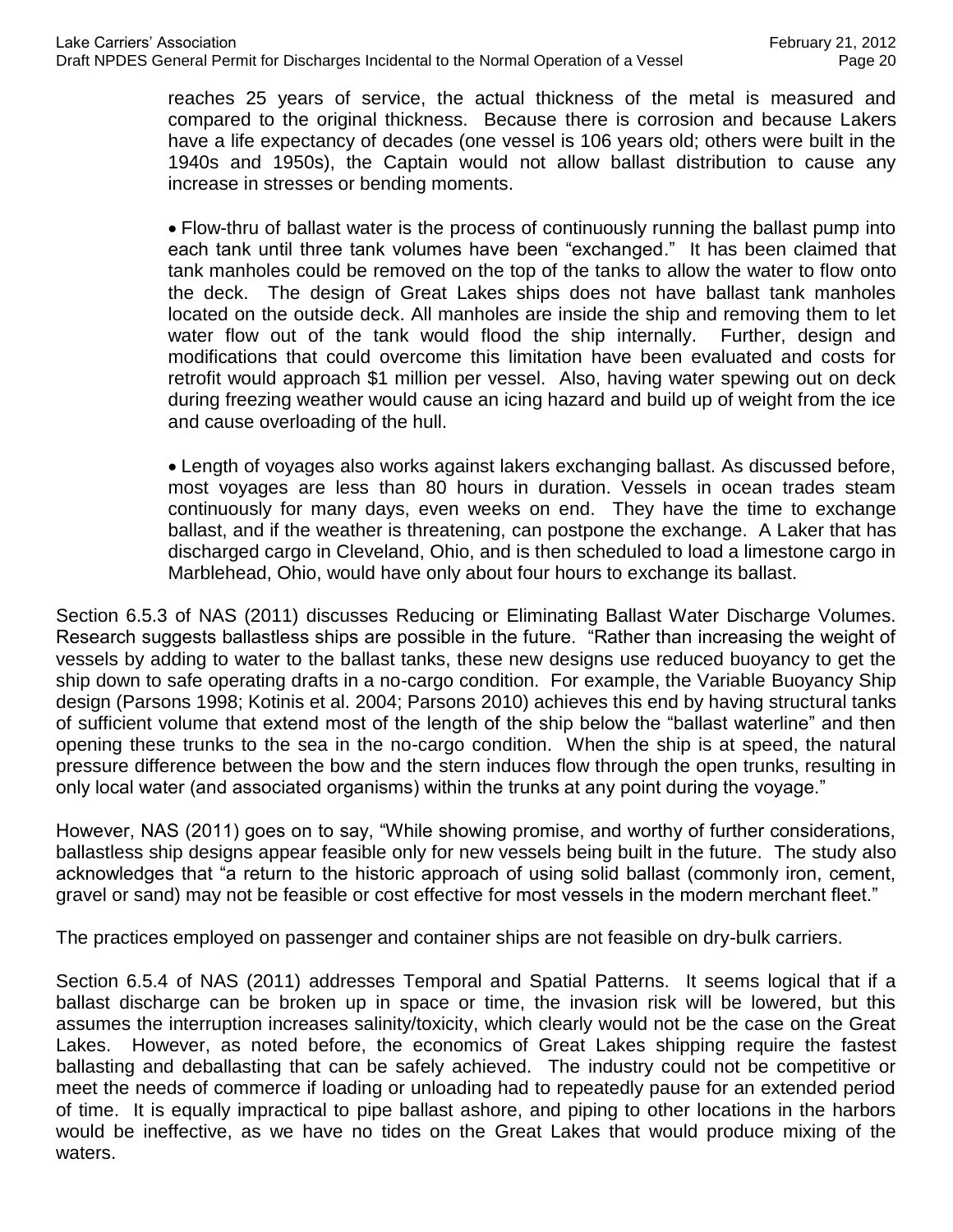*Question #10: Are the biocide discharge limits appropriate, in particular if the limit for peracetic aid is adequately protective of coldwater environments?*

LCA response: We will leave comment to those best qualified to assess them. *Question #11: Is it appropriate that EPA must be notified at least 120 days in advance if a ballast*  water treatment system is going to use a biocide not authorized by the VGP and have the option of *testing that biocide or derivatives?*

LCA response: Yes.

*Question #12: Is it appropriate to require use of potable water as ballast on small vessels?*

LCA response: Our members do not operate small vessels, so we will leave comment to the affected community.

*Question #13: Is the new definition of "short distance voyage" appropriate? That definition is:*

- *Vessels stay within a single U.S. Coast Guard Captain of the Port (COTP) zone, and*
- *Vessels which do not travel more than ten nautical miles and cross no physical barriers or obstructions (e.g., locks), whether or not they operate within one COTP Zone.*

LCA response: The new definition of "short distance voyage" is not appropriate. Defining a short distance voyage as one where a vessel travels ten nautical miles or less, does not cross a COTP Zone, or transit a lock has no biological basis and does not determine the possibility that an invasive could be transported from one ecosystem to another by ballast water. An ecosystem approach is more appropriate. Many vectors can transport invasives within an ecosystem and COTP boundaries are simply jurisdictional boundaries designed to facilitate the exercise of Coast Guard authority. This permit has used an ecosystem approach in defining Lakers confined exclusively to the Great Lakes upstream of the Welland Canal and should employ those parameters to define a short distance voyage on the Great Lakes.

*Question #14: Are there technologies available that would allow unmanned, unpowered barges to meet numeric ballast water treatment limits?*

LCA response: The Draft VGP Fact Sheet indicates that EPA is referring here to barges on the inland and coastal waterway systems that are the equivalent of a maritime railway car, are unmanned, do not have infrastructure that allows for complex or energy intensive operations, and mostly ballast to pass under bridges. No such vessels are enrolled in LCA.

*Question #15: Should "existing confined lakers" built before January 1, 2009 that operate exclusively in the Great Lakes upstream of the Welland Canal be required to use a ballast water treatment system to meet the ballast water discharge standards found in this permit under the implementation schedule? Are there applicable and available ballast water treatment systems for existing confined lakers built before January 1, 2009? Given the constraints noted by the SAB, can the confined lakers implement the technologies evaluated by the SAB? Are there unique technologies that are available or that would potentially be available during the permit term for the confined lakers? Are there other treatment technologies and/or methods that can be implemented by confined lakers that can reliably treat ballast water to reduce the concentration of living organisms upon discharge?* 

LCA response: We have already explained why it is effectively impossible for our members' vessels to comply with these ballast water treatment standards now and not likely during the period covered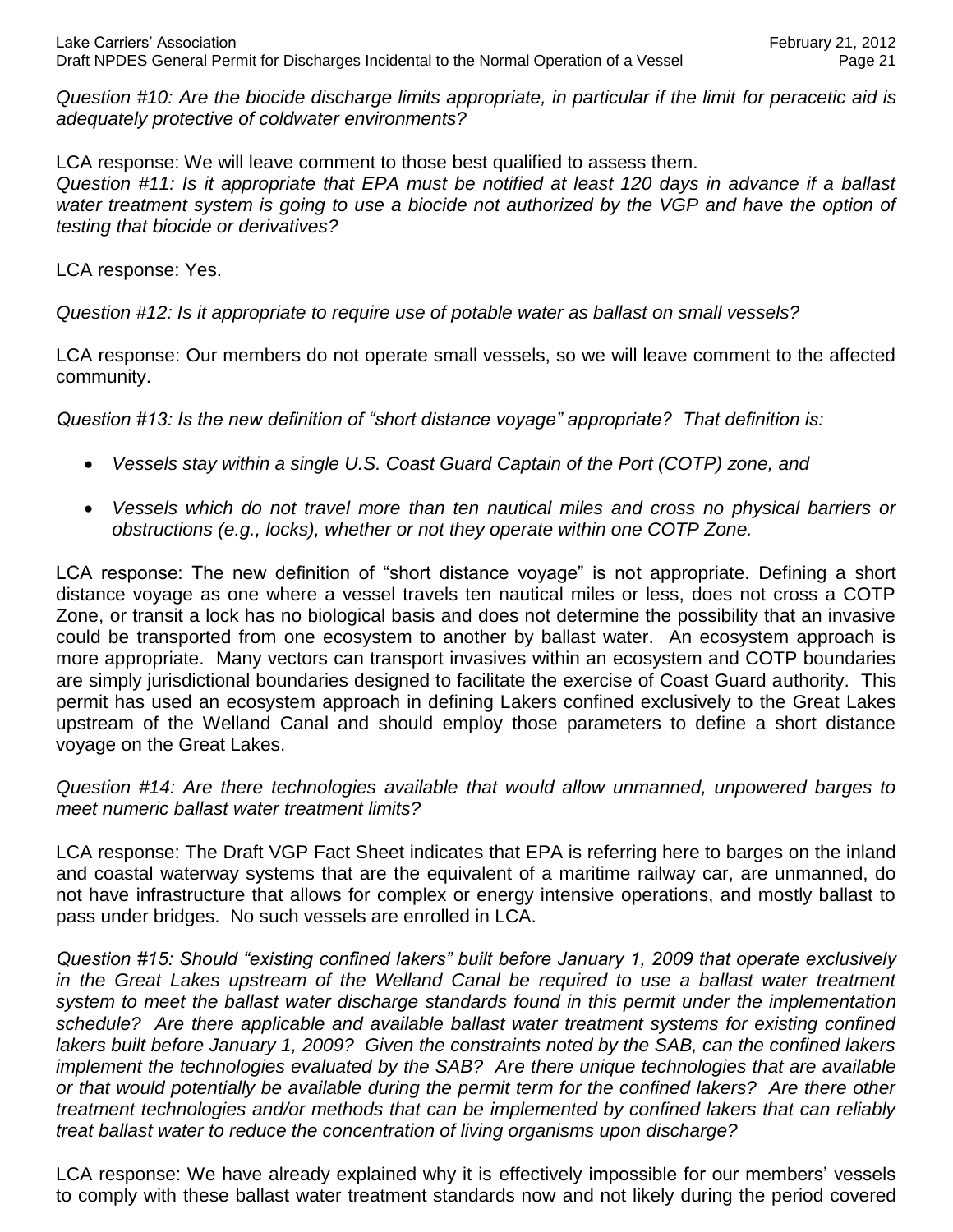by this permit. However, we recognize that technology will advance, so the question that must be asked and answered is: "Should those Lakers currently not required to treat their ballast be required to do so should a viable technology/system become available?" We believe there are very compelling reasons to answer that question, "No."

Please recognize that our position that Lakers should not be required to treat their ballast is not an abdication of our responsibility to operate in an environmentally sound manner. We think our actions to date are testimony that we do acknowledge and fulfill our role in finding solutions to this world-wide problem. As we have noted in earlier submissions to both the EPA and the U.S. Coast Guard, LCA was the first maritime organization in North America to implement a ballast water management program. That was almost 20 years ago – 1993 – and was in response to discovery of the ruffe in Duluth/Superior and Thunder Bay harbors at the western end of Lake Superior. U.S. Fish & Wildlife Service hailed the program as being, "on the cutting edge of ballast water management to prevent the spread of nuisance species."

We next partnered with the Northeast-Midwest Institute to conduct one of the very first tests of ballast water filtration and an after-treatment such as UV light or irradiation (see The Algonorth Experiment, Seaway Review, January-March, 1997 [attached]). Testing took place on a Canadian Laker as it traded in both fresh and salt water, but the expectation was any resulting system(s) would be installed on ocean-going vessels, as it is they who introduce NIS, not U.S. or Canadian Lakers. It is no exaggeration that the systems now coming into use owe at least some of their existence to this groundbreaking research.

Other measures have included developing and refining Best Management Practices for Lakers, a plan addressing a nascent ruffe population in Alpena, Michigan (which did not survive), and steps to deal with an outbreak of Viral Hemorrhagic Septicemia, should one occur.

Our members have taken initiatives on their own. One company has tested a system for delivering and mixing a biocide with ballast water as a sort of "rapid response" to detection of a new NIS. The result is an emergency guide for biocide introduction and mixing (although we must note no biocide has been approved for such application).

In addition, some of our members are again collaborating with the Northeast-Midwest Institute to install systems and assess methodologies for sampling ballast water.

Nonetheless, we have to be realistic about what is achievable. Those NIS that have established themselves in the Great Lakes are now every bit as much a part of the ecosystem as a walleye or yellow perch. There is no environmentally acceptable way to eradicate the ruffe, zebra mussel, round goby or other NIS.

Nor is there any way to stop the natural migration of a species, non-indigenous or native. The ruffe, for example, is migrating along the southern shore of Lake Superior, reportedly at a rate of about 25 miles per year. Once it reaches the St. Marys River, the path to the Lower Lakes lies before it. The undisputable connectivity of Lakes Superior, Michigan-Huron, and Erie argues against requiring Lakers treating their ballast. The Straits of Mackinac make Lakes Michigan and Huron hydrologically one body of water. The St. Marys River connects Lake Superior to Lake Huron. The Detroit/St. Clair River links Lake Huron to Lake Erie. While it may take years for say the ruffe to reach Lake Erie, it will happen regardless of whether or not lakers treat their ballast.

It bears repeating that ballast is only one of (at least) 64 vectors for introduction and spread (again, see Appendix A). Is it really fair or meaningful that a commercial vessel should be required to have a ballast water treatment system that can cost more than \$20 million when a largely un-policed bait bucket can harbor and introduce or spread an exotic?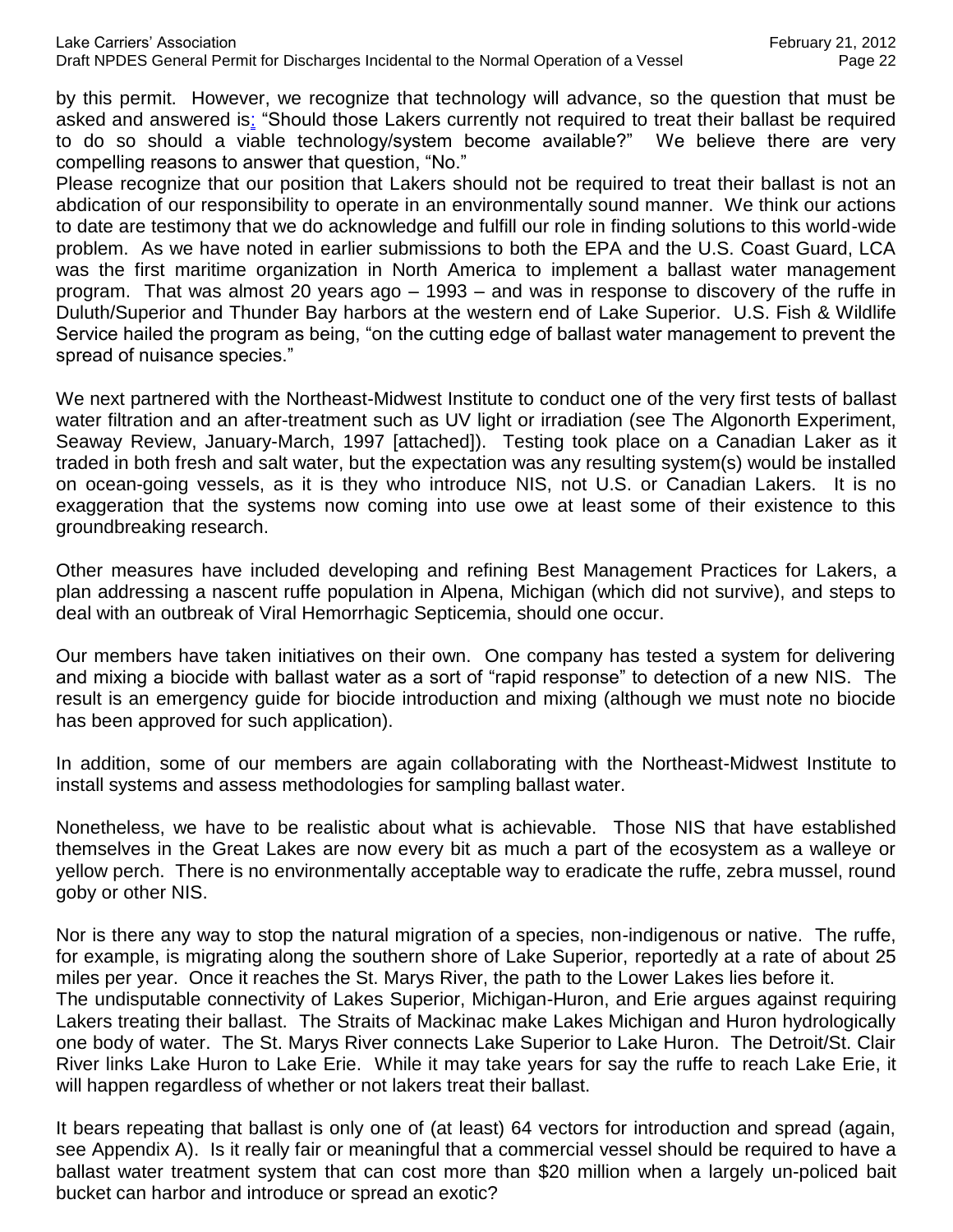In our comments to the U.S. Coast Guard on Standards For Living Organism In Ships' Ballast Water Discharged in U.S. Waters (Docket USCG-2001-10486) we estimated that equipping members' vessels with ballast water treatment systems would cost approximately \$385 million. Adjust that figure for inflation, and today the cost would be approximately \$402 million.

In the intervening four years, the maritime industry has become more familiar with ballast treatment systems and their requirements, so some of our members have done new, theoretical cost estimates (theoretical because again, no system exists today and is not likely during the term of this permit). The theoretical cost for a 1,000-foot-long vessel ranges from approximately \$17 million to \$20 million. There are thirteen 1,000-footers in LCA, so just that class of vessels faces a cost of roughly \$235 million.

The theoretical cost for smaller vessels starts at \$3 million and peaks at roughly \$8.5 million. Using an average of \$5.75 million for the other 43 vessels enrolled in LCA produces a cost of nearly \$250 million.

In total then, LCA members theoretically would have to spend \$485 million to retrofit their vessels with ballast water treatment systems.

Those costs just reflect installation. One company estimates its fuel expense would increase by more than \$1.1 million per year because additional generators would be needed to meet the electrical requirements of ballast water treatment.

Annual maintenance and replacement costs could be nearly \$100,000 per year for some vessels.

Another cost is loss of revenue. As noted before, space is at a premium in these engine rooms. One company projects building a room to contain the ballast water treatment system in a cargo hold. Another company would carve a room out of a ballast tank on each side of the ship. Both scenarios result in reducing cargo carrying capacity and so a loss of revenue. For some vessels the loss is estimated to total millions of dollars.

There is no denying that ships and tug/barge units are capital-intensive assets. During the winter of 2011/2012, LCA's members will spend more than \$75 million maintaining and upgrading their vessels. However, these are projects that have a positive cost/benefit ratio. The payback for new engines is lower fuel costs. The return on renewing steel in cargo holds is extending the vessel's serviceable life.

A ballast water treatment system does not reduce operating costs, increase carrying capacity, or enable the vessel to service more docks. That statement is not cold-hearted economics. There are times our members exceed the requirements of the laws and regulations governing safety and operational equipment. The Coast Guard does not require defibrillators, self-contained breathing apparatus, gas detection meters, or trauma kits on vessels, yet our members have them. Some vessels are equipped with more radars than required, back-up gyros not mandated by regulation, swing meters, and e-charts. We certainly agree that protecting the Great Lakes from additional nonindigenous species is the right thing to do for the environment, but our vessels have never introduced an exotic and are only one of 3-plus score vectors for spread.

Congress recognized that cost is a valid part of the Clean Water Act equation. "The Committee believes that there must be a reasonable relationship between costs and benefits if there is going to be an effective and workable program" (Clean Water Act of 1972, Pub. L No. 92-500, 1972 U.S.C.C.A.N. (86 Stat.) 3713).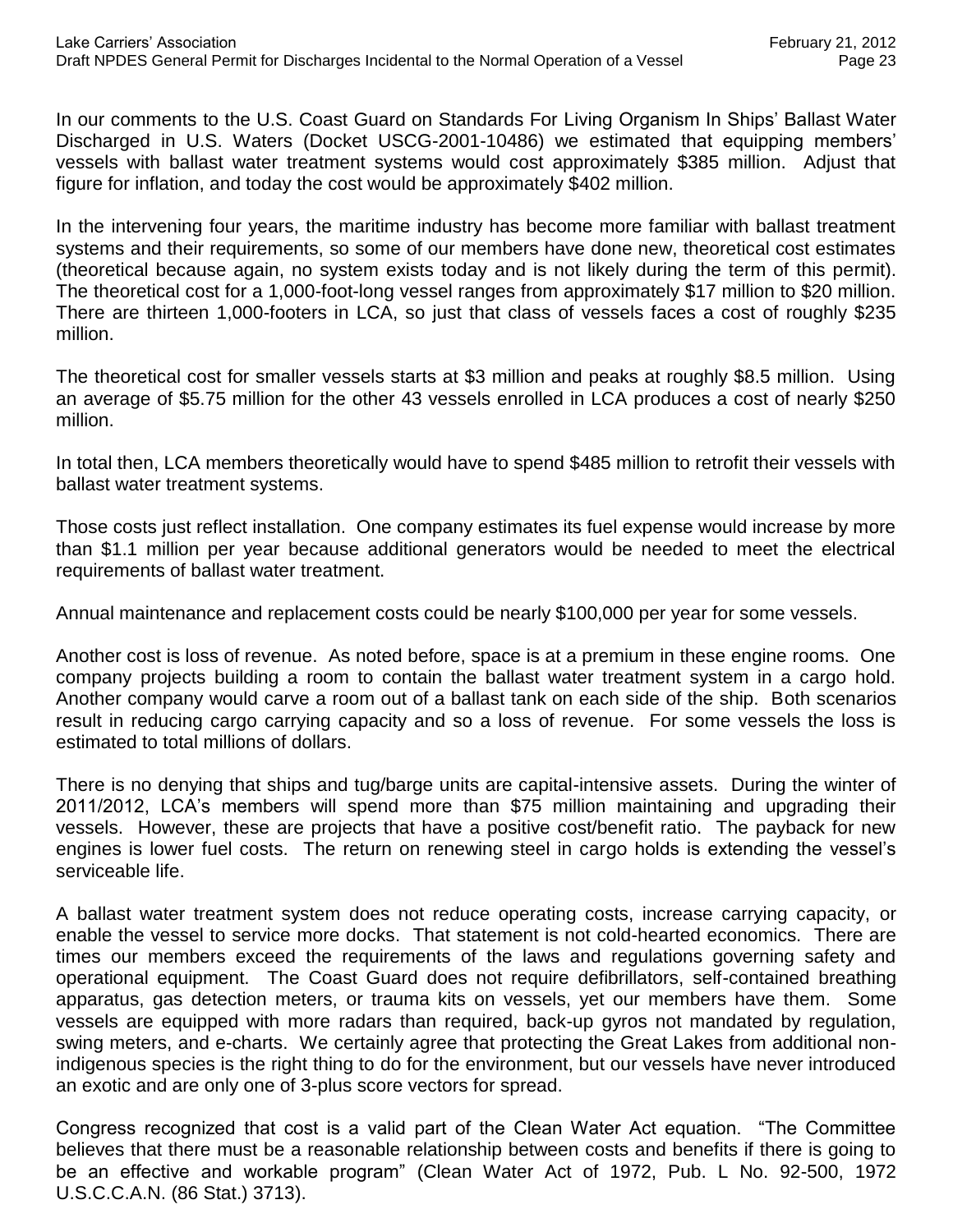In summation, our members do employ Best Management Practices to reduce the potential that their ballast may spread NIS introduced by oceangoing vessels. They have and will continue to explore other measures that will enhance those efforts. But treating their ballast will not banish the zebra mussel from the Great Lakes. Filtering their ballast will not cleanse these waters of the spiny waterflea. Requiring Lakers to treat their ballast would represent a tremendous expense that offers industry and the environment no payback and will in no way contain NIS introduced to the Great Lakes by oceangoing vessels.

*Question #16: Are the IMO ballast numeric discharge limits appropriate? Are there data sources which indicate that certain ballast water treatment systems reliably exceed the limits established in this permit? Can these limits be applied to those vessel classes to which, under the proposed VGP, such limits would not apply?*

LCA response: Commenting on the appropriateness of the IMO ballast numeric discharge limits would be a purely academic exercise for LCA, as there are no systems that can handle our ballast volumes and flowrates. However, the second part of the question – whether there are data that indicate some systems exceed these limits – it is our understanding that there are presently no procedures and technology which are scientifically valid to determine if systems can meet higher standards. This view was shared by the Science Advisory Board in their report. Therefore, we would strongly urge the EPA to ensure any such claims made by commenters to the docket undergo strict scientific and statistical scrutiny before being accepted as fact.

#### *Question #17: Would it be appropriate to include alternative treatment limits used by other regulatory agencies, specifically limits promulgated by the State of California?*

LCA response: Inclusion of any alternative treatment limits or discharge standards has no scientific basis and therefore should be rejected. This conclusion is supported by Lee, et all (2010) in which the EPA's own research ecologist concluded that the zero detectable California standard "not be used at the national level for deriving environmentally protective limits on concentrations of living organisms in ballast water."

Furthermore, this question illustrates what we and many others believe is a fundamental flaw with the current VGP and this draft permit, namely multiple, conflicting standards. EPA itself has previously acknowledged the benefits of a single, Federal standard and, further, that the federal NPDES permitting program is ill-equipped to address the problem of mobile discharges. In June 2008, for example, James Hanlon, the director of EPA's Office of Wastewater Management, testified before a House subcommittee that "the NPDES program does not currently provide an appropriate framework for managing ballast water and other discharges incidental to the normal operation of vessels, which are highly mobile and routinely move from port to port, state to state, and country to country. As a general matter, we believe that discharges from such highly mobile sources would be more effectively and efficiently managed through the development of national, environmentally sound, uniform discharge standard" *See* Transcript of Testimony of James A. Hanlon (June 12, 2008), at 3.<sup>9</sup> Nonetheless, the EPA's provisions in the proposed VGP for Lakers operating upstream of the Welland Canal can, on a practical basis, be nullified by various states' provisions. The table on the following page lists the current patchwork of state requirements:

 $\overline{Q}$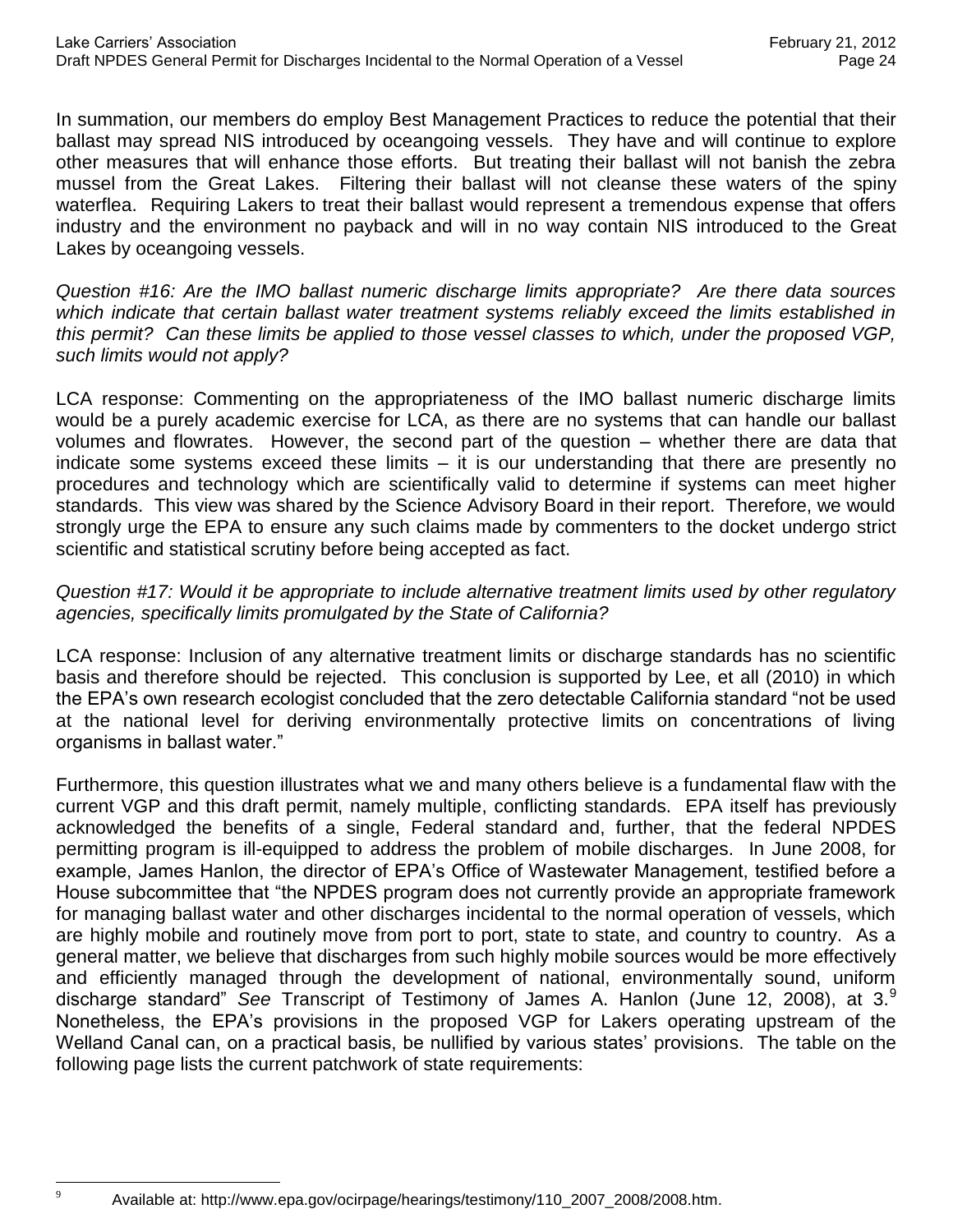| <b>State</b> | <b>Regulatory Vehicle</b>                                                                                                                  | <b>Existing Lakers</b>                                              | <b>New Lakers</b>                                | <b>Comments</b>                                                                                                                           |  |  |
|--------------|--------------------------------------------------------------------------------------------------------------------------------------------|---------------------------------------------------------------------|--------------------------------------------------|-------------------------------------------------------------------------------------------------------------------------------------------|--|--|
| IL           | 401 Certification                                                                                                                          | IMO by Jan. 2016                                                    | IMO for ships launched<br>after Jan. 2012.       |                                                                                                                                           |  |  |
| IN           | 401 Certification                                                                                                                          |                                                                     |                                                  |                                                                                                                                           |  |  |
| MI           | State Permit and 401<br>Certification                                                                                                      |                                                                     |                                                  | Reserve right to<br>modify 401 Cert. if<br>determined ballast<br>treatment on lakers<br>is necessary,<br>available and cost<br>effective. |  |  |
| <b>MN</b>    | State Permit and 401<br>Certification                                                                                                      | IMO by Jan. 2016.                                                   | IMO for ships launched<br>after Jan. 2012.       | Minn. Pollution<br>Control Agency<br>approves treatment<br>technology.                                                                    |  |  |
| OH           | 401 Certification                                                                                                                          |                                                                     | IMO for ships launched<br>after Jan. 2016.       |                                                                                                                                           |  |  |
| PA           | WITHDRAWN                                                                                                                                  |                                                                     |                                                  |                                                                                                                                           |  |  |
| <b>NY</b>    | 401 Certification                                                                                                                          | 100x IMO by Aug.<br>2013                                            | 1000x IMO for ships<br>launched after Jan. 2013. | Can request to<br>extend compliance<br>date if it can be<br>justified.                                                                    |  |  |
| WI           | State permit -<br><b>Wisconsin Pollution</b><br><b>Discharge Elimination</b><br>System (WPDES)<br>April 1, 2011<br>(5-year permit program) | <b>Best Management</b><br>Practices,<br>Sediment<br>Management Plan | <b>BMPs and Sediment</b><br>Management Plan      |                                                                                                                                           |  |  |

Only one vessel enrolled in LCA confines its operations to the waters of one state, the supply boat OJIBWAY, and it does not ballast, as it ferries supplies to ships as they transit the St. Marys River at Sault Ste. Marie, Michigan. The carferry BADGER services just two ports, so it operates only in Michigan and Wisconsin waters, but the remaining 54 vessels operate in the waters of multiple states. There must be one uniform standard for the Great Lakes. Although not the purview of this VGP, we must also stress that U.S. and Canadian requirements must either mirror each other or be considered equivalent, as vessels move between national boundaries many times, especially when transiting the St. Marys and Detroit/St. Clair river systems.

Part of the solution to the patchwork of state regulations is for EPA to make the Section 401 certification of the VGP itself, as it is required to do by the Clean Water Act. The plain language of section 401 of the Clean Water Act, and the definitions in section 502, demonstrate that Congress envisioned that there would be a *single* state making the certification for a discharge only affecting that state's waters or, if appropriate, a *single* interstate agency in the case of a discharge that crosses state lines. Those same provisions instruct that a Section 401 certification is to come from the Administrator of EPA when, as here, there is no single state or interstate agency that has authority to provide the certification. *See* 33 U.S.C. § 1341(a)(1).To the extent EPA is concerned about a discharge from a vessel originating in one state migrating to impact another downstream state, the Act provides a procedure by which the states affected by the discharge may object and make recommendations to EPA. *See* 33 U.S.C. § 1341(a)(2). The states affected by the discharge are *not*, however, given certification authority – only the state in which the discharge originates or will originate, or "the interstate agency having jurisdiction over the navigable waters at the point where the discharge originates or will originate," is given such authority. 33 U.S.C. at § 1341(a)(1).

EPA's proposal, as was the case in the current VGP, is to seek multiple certifications from every state through which a vessel subject to the VGP travels. This proposal to allow multiple certification of a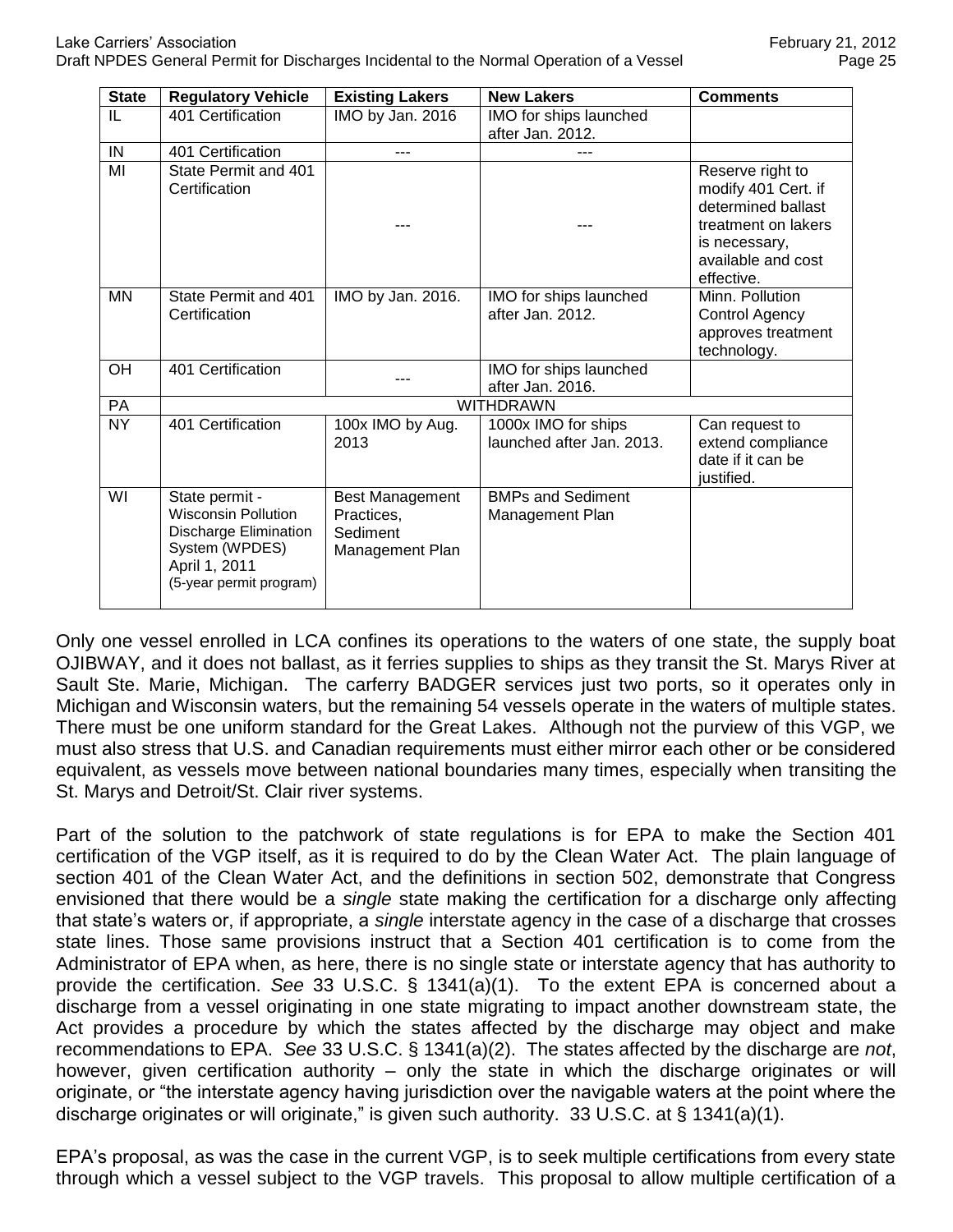single discharge is apparently premised on the contention that a discharge can "originate" in more than one state for a mobile source. This premise is flawed for several reasons. First, it ignores the ordinary meaning of the word "originates" – something can "originate" only once, not multiple times. *See* THE AMERICAN HERITAGE DICTIONARY 1277 (3d ed. 1996) (defining "originate" as "to bring into being; create" and "to come into being; start"). While a discharge may stop, move, and subsequently restart, it only "originates" once. *See Am. Mining Cong. v. EPA*, 824 F.2d 1177, 1183 (D.C. Cir. 1987) ("legislative purpose is expressed by the ordinary meaning of the words used") (citation omitted).

Second, EPA's interpretation renders subsection 401(a)(2) superfluous in the case of a nationwide general permit because, according to EPA, in that case *every* state has certification authority. *See Asiana Airlines v. FAA*, 134 F.3d 393, 398 (D.C. Cir. 1998) (statute should be construed so that no provision is rendered inoperative or superfluous, void or insignificant).

Third, the VGP is a *single* permit and section 401 clearly contemplates a *single* certification for a permit, not multiple certifications. *See*, *e.g.*, 33 U.S.C. § 1341(a)(1) ("No license or permit shall be granted until *the* certification …"); § 1341(a)(3) ("*The* certification obtained pursuant to paragraph (1) ...."); § 1341(a)(4) ("Prior to the initial operation of any federally licensed or permitted facility ... to which *a* certification has been obtained) (emphasis added).

Fourth, because section 401 allows "*the* certifying state" to seek suspension of "*such* [] *permit*," EPA's interpretation would effectively allow any state certifying a nationwide general permit to seek and obtain suspension of the entirety of that permit, thus rendering it inoperable in other states that have certified the permit but have not sought its suspension. *Id*. at § 1341(a)(5) (emphasis added).

Finally, EPA's interpretation of the word "originate" to the exclusion of the remainder of Section 401 is contrary to EPA's previous recognition that "[i]t may be that the Congress used the word originates to distinguish between *the State* in whose waters the discharge *originally* enters from a downstream State whose waters are affected by the discharge." EPA General Counsel Opinion 78-8, at n.4 (emphasis added).

In short, the statute clearly contemplates a *single* certification for a permit, not multiple certifications, and instructs that a Section 401 certification is to come from the Administrator of EPA when there is no *single* state or interstate agency with authority to provide that certification. Here, because there is no single state or interstate agency that has authority to certify the VPG, a *nationwide* general permit, Section 401 instructs that EPA must provide the necessary certification. EPA has never denied that it can make the section 401 certification of the VGP.

Even if Section 401 is not completely clear, there are several reasons why EPA's proposal to again have multiple state certifications is unreasonable. First, it makes no sense to read Section 401 as EPA suggests because it renders subsection 401(a)(2) superfluous and inoperable in the case of a nationwide general permit. *See Massachusetts v. DOT*, 93 F.3d 890, 897 (D.C. Cir. 1996) (rejecting, under *Chevron's* second step, agency's interpretation of statute when its implications would render superfluous at least two other segments of that provision's statutory scheme).

Second, EPA's interpretation tries to resolve the lack of clarity in Section 401 by rewriting it. Had Congress intended that Section 401 provide for multiple state certifications, it could have easily stated that an applicant for an NPDES permit obtain a certification from "[each or every] State in which the discharge [will occur], or, if appropriate, from [each or every] interstate water pollution control agency having jurisdiction over the navigable waters at [any] point where the discharge [will occur]," that any such discharge will comply with certain requirements of the Clean Water Act. Congress, however, only required certification from "*the* State in which the discharge originates or will originate, or, if appropriate, from *the* interstate water pollution control agency having jurisdiction over the navigable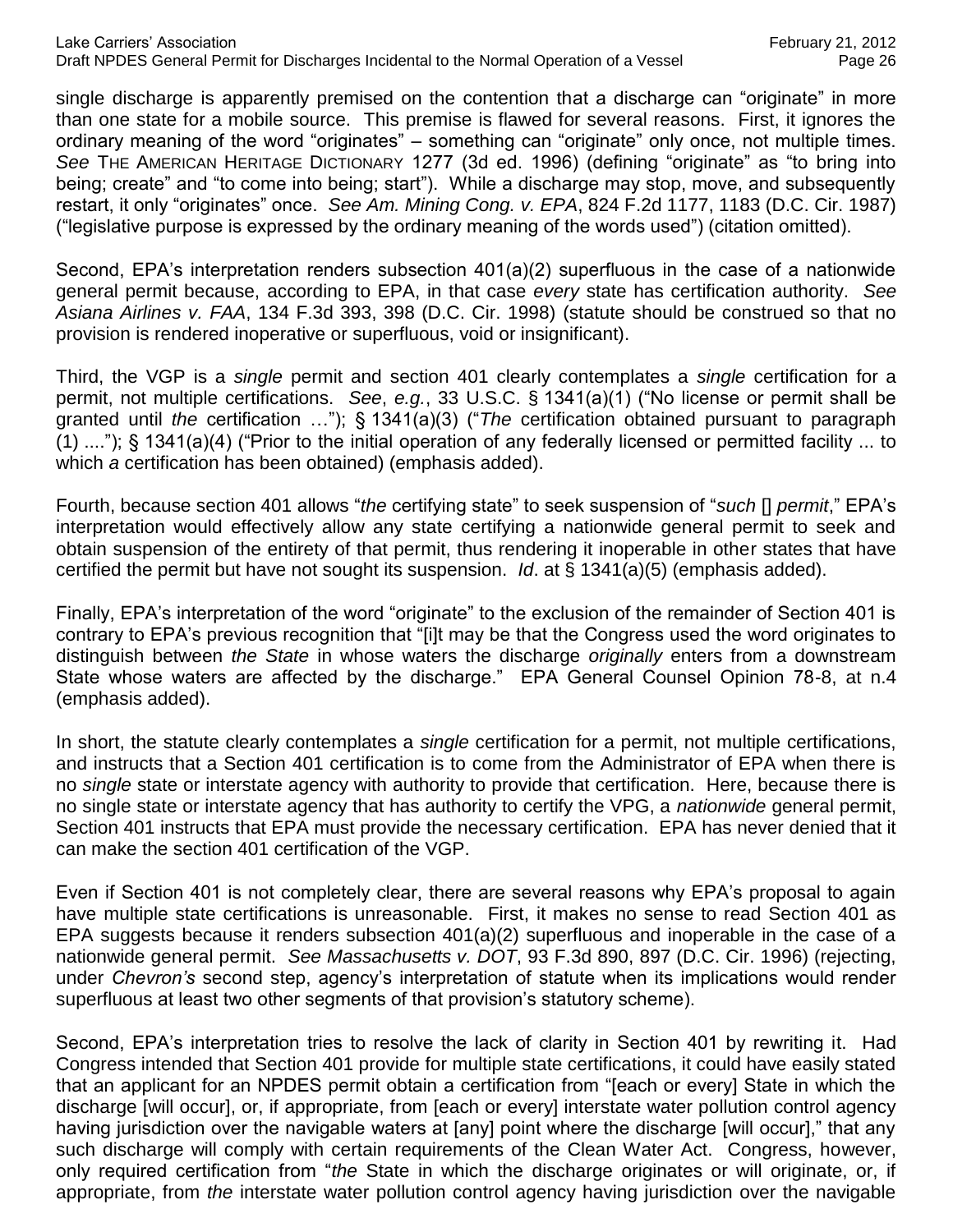waters at *the* point where the discharge originates or will originate," that any such discharge will comply with certain requirements of the Clean Water Act. 33 U.S.C. § 1341(a) (emphasis added). Congress then said that "in any case where *a* State or interstate agency has no authority to give such a certification, *such certification* shall be from the Administrator." *Id*. (emphasis added). EPA cannot ignore the language carefully chosen by Congress. *See Mova Pharm. Corp. v. Shalala*, 140 F.3d 1060, 1069 (D.C. Cir. 1998) (the second step of *Chevron* is not a license to rewrite statutes); *Indiana Mich. Power Co. v. DOE,* 88 F.3d 1272, 1276 (D.C. Cir. 1996) ("The [agency's] treatment of this statute is not an interpretation but a rewrite.").

Finally, EPA's assumption that there can be multiple state certifications for the same discharge authorized under a single national permit contradicts the agency's prior position that the federal NPDES permitting program is ill-equipped to address the problem of mobile discharges. *See* Hanlon Testimony, *supra*. EPA has supplied no reasoned explanation for any new interpretation of the Clean Water Act, and in particular Section 401. *See Arent v. Shalala,* 70 F.3d 610, 616 n.6 (D.C. Cir. 1995).

If EPA does not make the Section 401 certification itself, as it is required to do under the Clean Water Act, then EPA must, at the very least, provide notice and comment on Part 6 of the VGP to avoid issuing a federal NPDES permit that violates the U.S. Constitution or the Clean Water Act itself. That could well be the case depending on what conditions are submitted by states. States may not do indirectly via the Section 401 certification process what the dormant aspect of the Commerce Clause of the U.S. Constitution precludes them from doing directly. While individual states may suggest that Congress, via Section 401, allows states to impact interstate commerce in some way, these arguments ignore that the scheme of cooperative federalism created by the Clean Water Act was specifically designed to *preserve* state authority, not to expand it. States, in short, have no more authority under Section 401, and the Clean Water Act generally, to burden interstate commerce than they previously possessed prior to the passage of the Act.

If the first VGP is any indication, EPA has expressly recognized the state Section 401 certification process undertaken in the connection with the initial VGP, which allowed the last minute addition of over 100+ conflicting state conditions without any opportunity for public comment or coordination among the states, was fundamentally flawed. In its settlement agreement with various environmental groups in litigation involving the current VGP, EPA agreed as follows:

7. EPA will provide states with at least six months after publication of the Draft Next VGP to grant, grant with condition, deny or waive certification under CWA §401.

8. EPA will provide information to the states and facilitate communication among the states at a regional (e.g., Great Lakes, Atlantic, Pacific, and Gulf) level regarding state certification of the Next VGP. For purposes of this Paragraph, to "facilitate communication" means, at a minimum, to arrange for at least one conference call or meeting between the states at each regional level during the 6-month period referenced in Paragraph 7 *to discuss appropriate interstate coordination on the states' CWA §401 certifications*. For purposes of this Paragraph, to "provide information" means, at a minimum, to explain to the states in a letter or other written format the states' obligations under 33 U.S.C. § 1341 and 40 C.F.R. § 124.53(e) either prior to or upon commencement of the six-month period referenced in Paragraph 7.

*See NRDC v. EPA*, No. 09-1163 (D.C. Cir.), Document No. 1296922, Filed March 8, 2011.

Finally, EPA must also conduct an appropriate economic analysis with respect to any new requirements that will be added by the states in Part 6 of the VGP. Complying with dozens of requirements to varying degrees depending on which state's waters the vessel crosses is certain to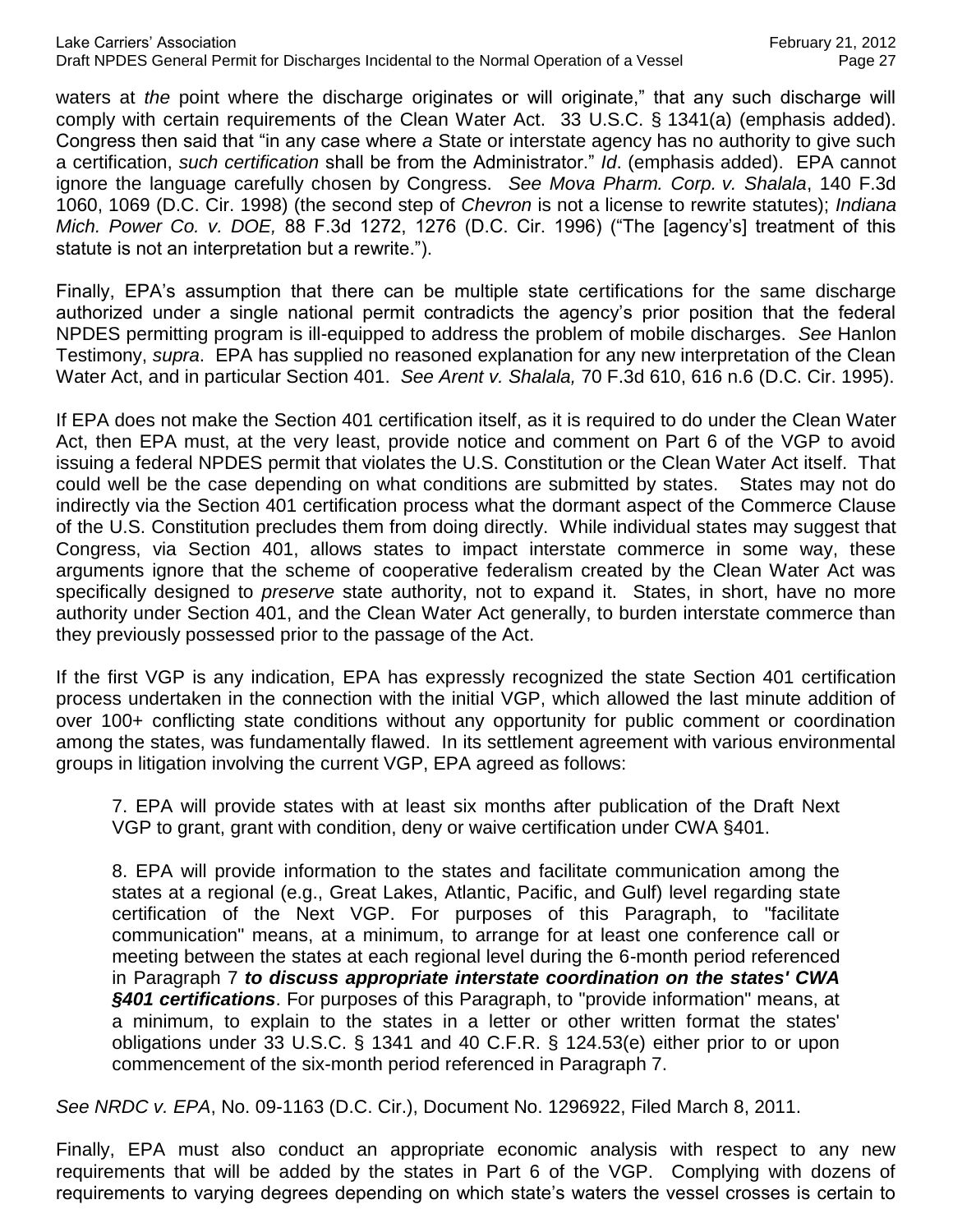impose on small entities substantial costs over and above or different than the cost of complying with the original federal requirements of the proposed VGP. EPA failed to consider the costs of compliance with state conditions in assessing the impact of the initial VGP permit on small businesses, as required by the Regulatory Flexibility Act, 5 U.S.C. § 601 *et seq*., and it does not appear that EPA has analyzed these costs, either on an individual or aggregate basis, in connection with the draft proposed VGP.

Moreover, inclusion of any discharge standard other than the proposed is inconsistent with the EPA's mandate under the Clean Water Act to establish a water quality based effluent limit (QBEL) or a technology based effluent limit (TBEL). As the EPA correctly points out in the VGP Fact Sheet, the NAS determined that there was a fundamental lack of data to support the determination of a QBEL. Therefore, based on the NAS determination, the EPA has no scientific basis to establish a QBEL. Similarly, the SAB concluded that, at present, there have been no ballast water management systems which have been able to demonstrate they can meet a more stringent standard than the IMO Standard (or proposed Coast Guard Phase 1). Given that the NAS concluded a QBEL could not be determined and the SAB determined that the best available technology (in this case irrespective of economic or commercial achievability!) is capable of meeting the proposed EPA standard, it is inconceivable that EPA could adopt a standard which is more stringent than proposed.

*Question #18: Is it appropriate to require vessels entering the Great Lakes from freshwater or brackish ecosystems to conduct ballast water exchange or saltwater flushing in addition to treatment with a ballast water treatment system?*

LCA response: We will leave to vessel operators affected by this proposal.

*Question #19: Is it correct that it is currently infeasible to calculate water quality-based effluent limits for ballast water discharges?*

LCA response: Yes. This is not merely the position of LCA, but this was the conclusion reached by the National Academies of Science in their year-long study which was funded by the EPA and Coast Guard.

*Question #20: Are electronic records readable and legally dependable with no less evidentiary value than their paper equivalent and the implementation guidance provided in the fact sheet?*

LCA response: Yes. There are numerous federal agencies that not only permit, but *require* regulated entities to only provide electronic records. For example, the Investment Company Act of 1940 and the Investment Advisers Act of 1940 require mutual funds and other registered investment companies, registered investment advisers ("RIAs"), and others to make and keep certain books and records electronically. The Electronic Signatures in Global and National Commerce Act encourages federal agencies to accommodate electronic recordkeeping. The Securities and Exchange Commission permits both investment companies and RIAs to maintain and preserve required records using electronic storage media such as magnetic disks, tape, and other digital storage media. Clearly EPA has the authority to permit the use of electronic recordkeeping. There is no reason why it should not do so.

*Question #21: Is it appropriate to allow for a combined annual report covering all unmanned barges in a fleet/company? Is it appropriate to allow other types of vessels to do a combined annual report?*

LCA response: Yes and yes. A combined annual report will reduce the paperwork load on our members and would in no way deny the EPA the information it needs to assess compliance with the VGP.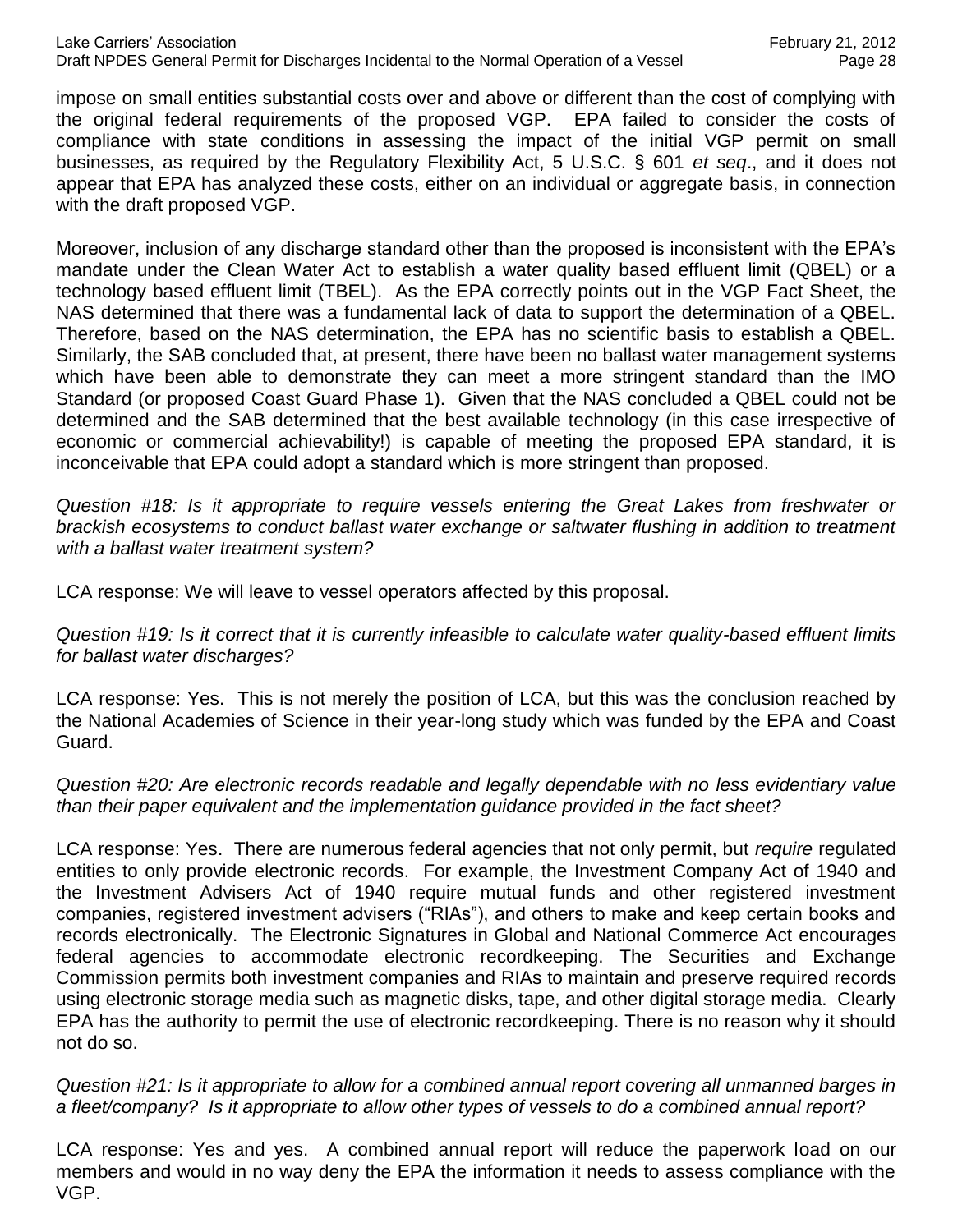*Question #22: Respondents are asked to critique three new definitions: Biodegradable, Environmentally Acceptable Lubricants, and Voyage. Those are as follows:*

*Biodegradable means products and lubricants that demonstrate either the removal of at least 70 percent of dissolved organic carbon, production of at least 60 percent of the theoretical carbon dioxide, or consumption of at least 60 percent of the theoretical oxygen demand within 28 days.*

*Environmentally Acceptable Lubricants means lubricants that are biodegradable and non-toxic,*  and are not bioaccumulative. Products meeting this standard include those labeled by the following *programs: Blue Angel; European Ecolabel; Nordic Swan, the Swedish Standard SS 155470.*

*Voyage means that a voyage begins when the vessel departs a dock or other location at which it*  has loaded or unloaded (in whole or in part) cargo or passengers, and ends after it has tied-up at *another dock or location in order to again conduct such activities.* 

LCA response: We will leave comment on "biodegradable" and "environmentally acceptable lubricants" to those who produce products impacted by these definitions. However, vessel operators should not be liable if they, in good faith, purchase products labeled as biodegradable, non-toxic and or non-bioaccumulative, only to find out after the fact that, for example, EPA has determined that such products may in fact be toxic, or bioaccumulative. Our members cannot possibly be expected to keep up with agency determinations in this regard, nor to conduct any testing of such materials to assure the claims are accurate. EPA should make it clear that no such expectations exist. EPA should provide an exhaustive list, updated periodically, which either lists all products which meet their definition of "environmentally acceptable lubricants" or "biodegradable" or an exhaustive list of all agencies, standards organizations and other entities authorized or accepted by EPA to designate a lubricant as "environmentally acceptable" or "biodegradable". Alternatively the agency must evaluate the costs to our members of having to do such testing.

Regarding the definition of voyage, we first must note there is no one, definitive legal or statutory definition for a voyage on the Great Lakes. This definition will be applicable only as it pertains to the Vessel General Permit and determines the frequency of "routine visual inspections."

We are concerned that the wording of the definition itself is potentially ambiguous, in that it is not clear whether a voyage is defined by a one-leg movement or a two-leg movement of a vessel. The sentence immediately following seems to clarify that a one-leg movement is intended: "For example, for a barge on the Mississippi River, such voyage would begin when it departs a location at which it has cargo loaded onto it and end when cargo is unloaded at another location." The definition can be easily clarified with the addition of two words (in ALL CAPS): "…and ends after it has tied up at another dock or location in order to again conduct EITHER OF such activities."

Using this definition of voyage, the vessels in the long-haul trades would perform a routine visual inspection twice per week. Other vessels might require three per week. There are some trade patterns that could result in daily inspections for period of time. That does not differ from the requirements of the current VGP, and, as these inspections can be conducted on a schedule that coincides with other routine vessel inspections, they do not place undue demands on crewmembers.

Questions #23 and #24 pertain to the "Small Vessel" VGP. We will leave comment to those who will employ the Small Vessel VGP.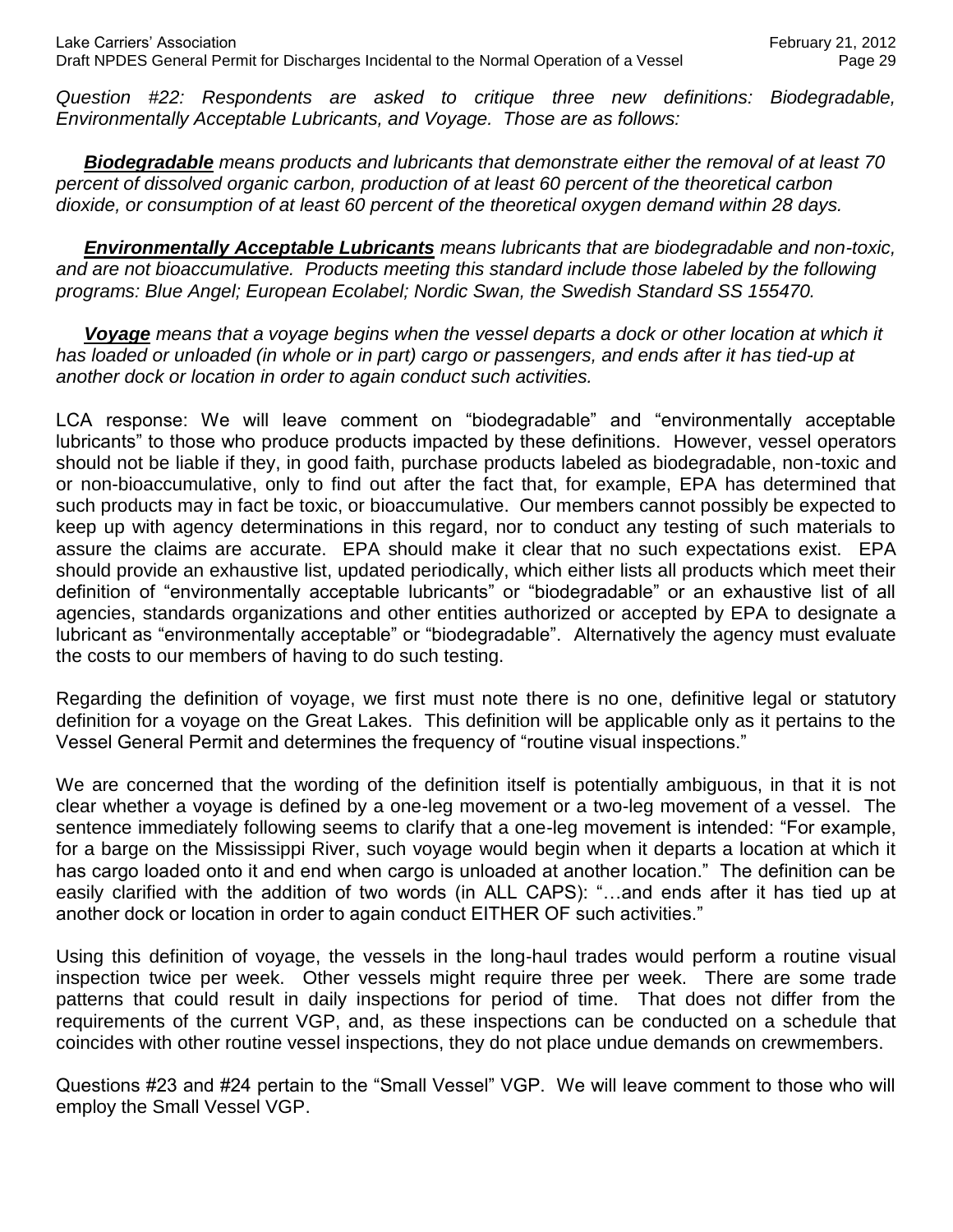#### **CONCLUSION**

In closing, we want to stress that we share others' commitment to the Great Lakes environment and have taken many steps to address our members' ballast water and its potential to spread NIS introduced by ocean-going vessels. We may well develop additional Best Management Practices in the future, and our members may implement measures unique to their vessels and trades. But to treat Lakers' ballast water to the standard required in this draft permit is beyond the technology available for installation on our members' vessels today and not likely during the term of the next Vessel General Permit.

If you need additional information, please contact us at your convenience.

Very Respectfully,

James H. I. Weakley President

G:\WEAKLEY\0-LETTER\2012\EPA VGPII - Final 02212012.doc